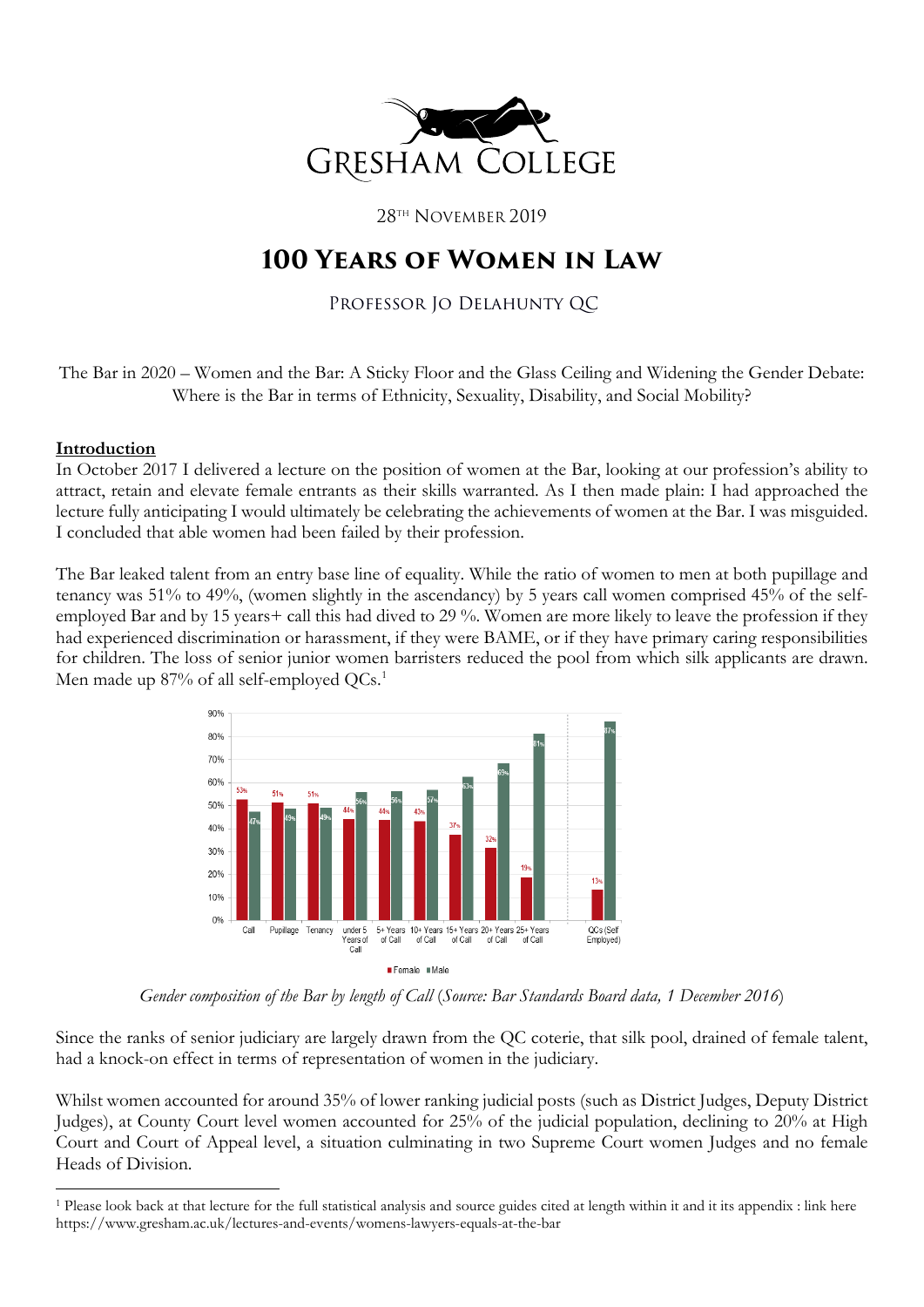

The Bar clearly haemorrhaged female talent. That was not a controversial statement. It reflected the reality of life at the Bar: a gender imbalance well known to the BSB, the Bar Council, the Queens Counsel Appointments and the Judicial Appointments Commission.

When, in 2017, I and others took a public platform to speak out and decry that state of affairs, it felt, for the first time, that we had found an audience who were prepared to listen to what had been talked about in professional circles for several years. Public and press interest in discrimination in the workplace had been fuelled by the "me too" movement. The time, I believed, was ripe for positive change.

#### **So, what have we achieved 2 years on?**

Look to the latest statistics made available as a result of research gathered by the Bar Standards Board: *"Diversity*  at the Bar [2](#page-1-0)018: A summary of the latest available diversity data for the Bar" (published February 2019).<sup>2 [3](#page-1-1)</sup>

And let us discuss this…



As the Bar Council has starkly warned: at this rate women will never take silk in equal numbers to men.

#### **Applicants to the Bar, let's talk numbers.**

#### **Gender**

The percentage of female pupils has decreased by 1.3pp but there is still a greater proportion of female pupils in comparison to male pupils (51.7% vs. 48.3%).

As of December 2018, women constituted 37.4 per cent of the Bar compared to an estimate of 50.3 per cent of the UK working age (16-64) population in England and Wales (as of Q3 2018).

The reasons for this disparity are pretty basic. They were articulated with candour by Jane Croft in her article *–* "Why female barristers are leaving the profession" (Financial Times, 3<sup>rd</sup> May 2019)<sup>[4](#page-1-2)</sup>: "The Western Circuit Women's Forum, which represents barristers in the south and south-west of England, found in a recent study that twothirds of those who left the profession over a six-year period were women. Almost all the men who left became judges or retired after long careers. By contrast, the vast majority of women dropped out mid-career and many cited the difficulty of balancing work and family life. 'Bar council has highlighted 'more women who drop out mid-career, the smaller the pool of future judges or QCs.'

<span id="page-1-0"></span><sup>2</sup> https://www.barstandardsboard.org.uk/media/1975681/diversity\_at\_the\_bar\_2018.pdf

<span id="page-1-2"></span><span id="page-1-1"></span><sup>3</sup> I would like to thank Frankie Sharma, Legal Researcher at 4 PB for his enthusiasm and collaborative efforts in gathering the vast source material for this lecture. In the end I have included only a 1/5 of the material I have. If I have omitted resources, people or projects in collating this document it is only because there is a limit to what can be in a handout. I will be following up the issues raised in this lecture in my Final talk of my 2019/20 series given its importance to me and, I believe, to the future of my profession. <sup>4</sup> https://www.ft.com/content/97358690-6a9e-11e9-80c7-60ee53e6681d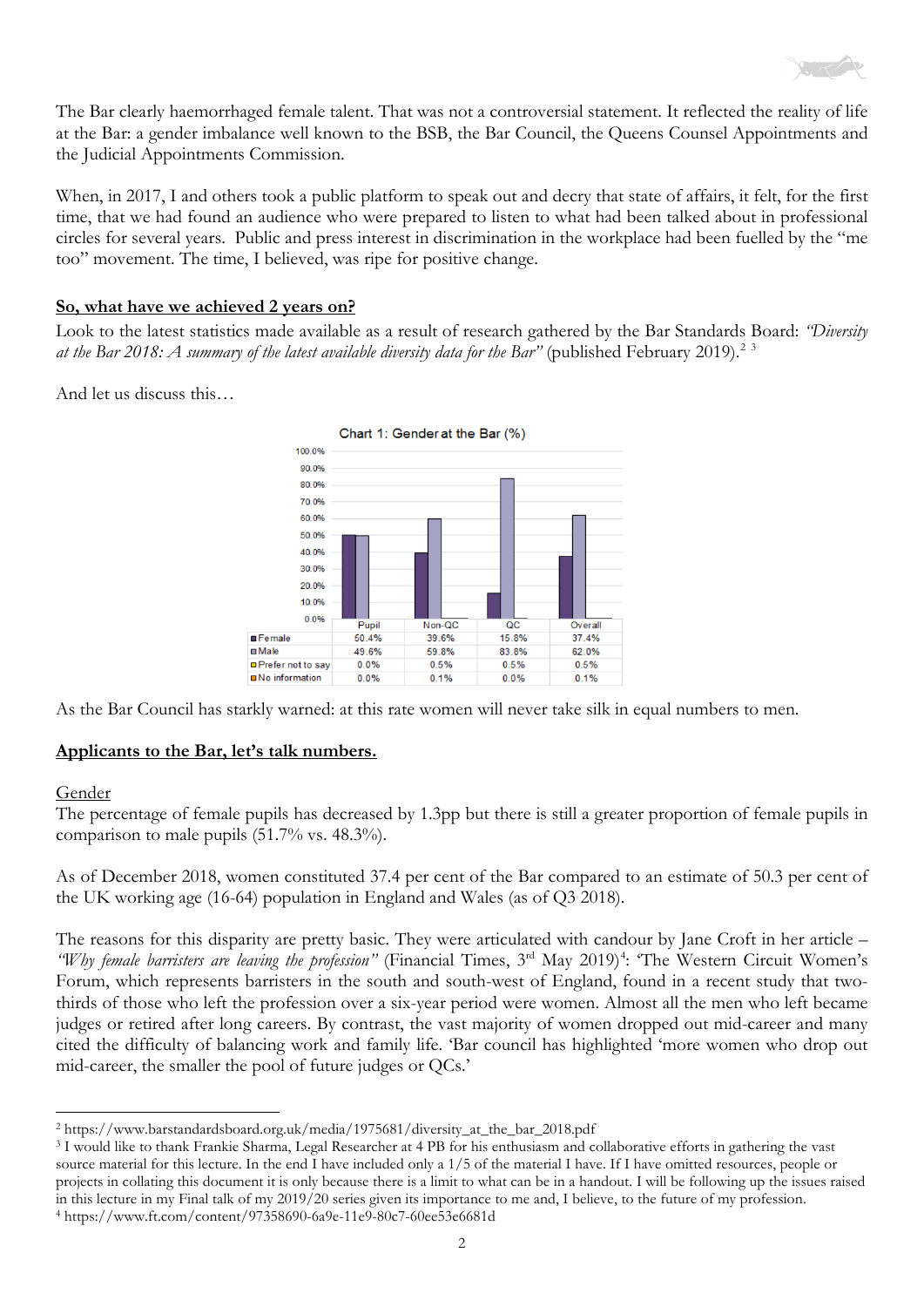

She quoted a Twitter thread by Joanna Hardy, a barrister at Red Lion Chambers, whose tweet went viral after she suggested ways to retain more women including abolishing 9.30am trials *"which helps with childcare and the care of elderly relatives,"* and scrapping warned lists.

#### Social mobility

Despite a relatively low response rate (47.0%) to this question, the data suggest that a disproportionate number of barristers attended a UK independent secondary school between the ages of 11-18. Even if all of the barristers who chose not to respond to this question had gone to state schools, the proportion of barristers who went to independent schools is higher than in the wider population; with 15.5 per cent (including non-respondents) having primarily attended an independent school between 11-18, compared to approximately 7 per cent of school children in England at any age, and 10.0 per cent of UK domiciled young full-time first degree entrants in the UK in 2016/17. Of those that provided information on school attended, around 33 per cent attended an independent school in the UK<sup>[5](#page-2-0)</sup>.

#### Ethnicity

The proportion of pupils from BAME backgrounds has increased very slightly (by 0.2pp) compared to December 2017 giving 16.3 per cent of pupils from BAME background (N.B. this is the same percentage as seen in December 2016).

The percentage of Black, Asian and Minority Ethnic (BAME) barristers at the Bar has increased 0.3pp since December 2017 to 13 per cent, compared to an estimate of 15.5 per cent of the working age population in England and Wales.

The percentage of QCs from BAME backgrounds has increased 0.6pp year on year (to 7.8%). There is still a disparity between the overall percentage of BAME barristers across the profession (13%), and the percentage of BAME QCs (7.8%). Although the gap has narrowed by 0.3pp in comparison to December 2017 the same trend was seen in December 2017 compared to December 2016.

We cannot, and should not, ignore the reality check that these stats provide: there is a real issue about recruitment and progression of BAME practitioners at the Bar.



## Chart 3: Ethnicity at the Bar (%)

#### Gender and Sexuality

<span id="page-2-0"></span><sup>5</sup> For further detail, see [https://www.barstandardsboard.org.uk/uploads/assets/db991bde-ddbc-4869-](https://www.barstandardsboard.org.uk/uploads/assets/db991bde-ddbc-4869-81838f74a1c1cd69/diversityatthebar2018.pdf) [81838f74a1c1cd69/diversityatthebar2018.pdf](https://www.barstandardsboard.org.uk/uploads/assets/db991bde-ddbc-4869-81838f74a1c1cd69/diversityatthebar2018.pdf) on 'Socio-Economic Background.'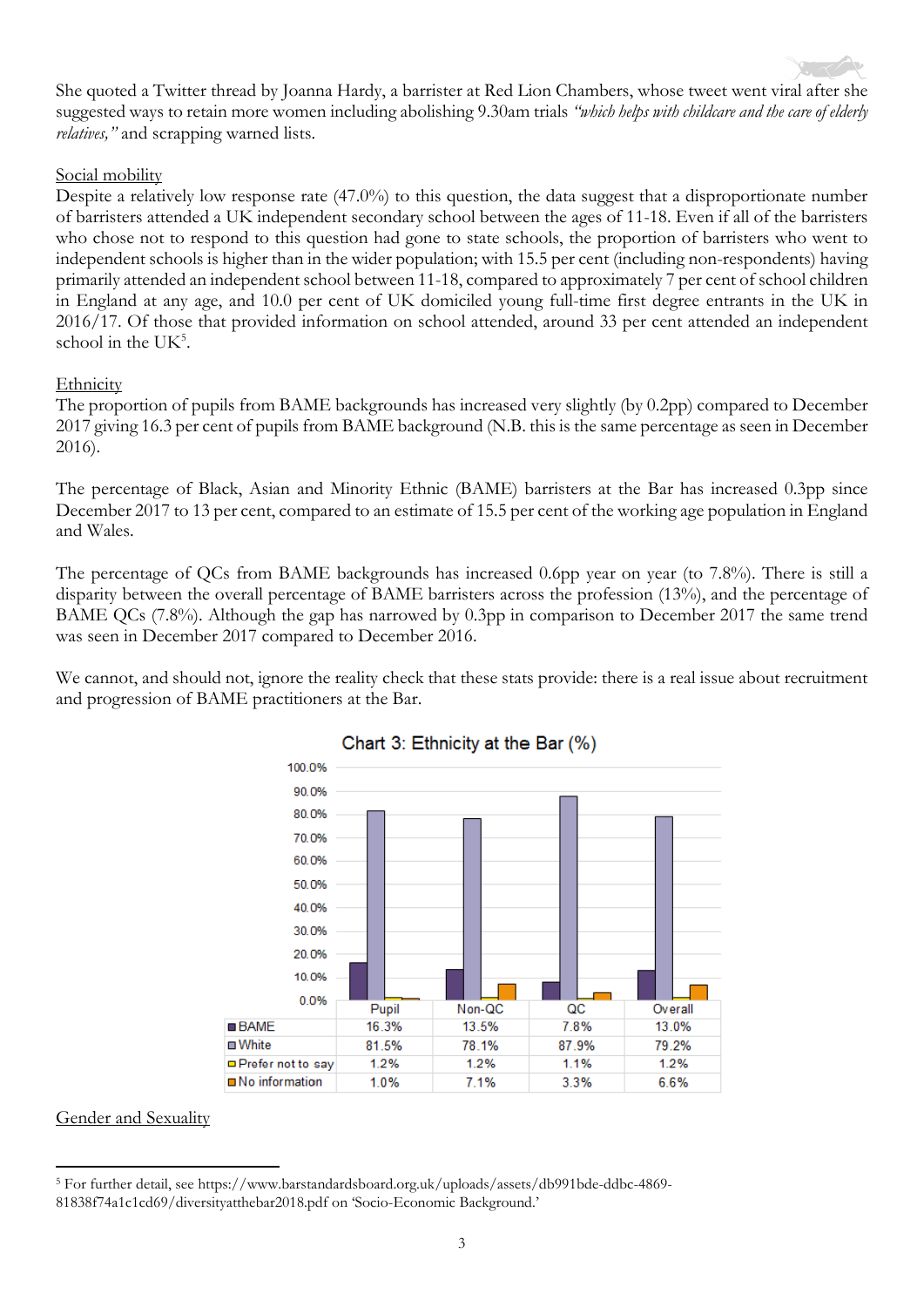

Excluding those that have not provided information (only 43% provided at least some information) 7.9 per cent of pupils, 6.6 per cent of non-QCs, and 4.3 per cent of QCs provided their sexual orientation as Bisexual; Gay man or Gay woman/ Lesbian. If the data from those who did not provide information is included, 2.7% of the Bar as a whole identifies as LGBTQ which is in fact higher than that of the general population which under the ONS 2017 statistics saw 2% of the population identify as LGB.

|                     | <b>Pupils</b>  | <b>Non-QC</b> | QC    | <b>Total</b>             |
|---------------------|----------------|---------------|-------|--------------------------|
|                     |                |               |       |                          |
| <b>Bisexual</b>     | $\overline{2}$ | 104           | 6     | 112                      |
| Gay man             | 3              | 275           | 14    | 292                      |
| Gay woman/          | 6              | 56            | 5     | 67                       |
| Lesbian             |                |               |       |                          |
| <b>Heterosexual</b> | 129            | 6,141         | 557   | 6,827                    |
| <b>Other</b>        |                | 26            | 3     | 29                       |
| Prefer not to       |                |               | ۰     | $\overline{\phantom{0}}$ |
| say                 |                |               |       |                          |
| No information      | 277            | 8,234         | 1,177 | 9,688                    |
| <b>Total</b>        | 417            | 14,836        | 1,762 | 17,015                   |

#### Table 9: Sexual Orientation of the Bar (numbers)





Nonetheless, it must be kept I mind that these statistics do not necessarily reflect those who are 'out' at the Bar to their colleagues, instructing solicitors, peers etc. Being LGBTQ is a protected characteristic which is not always visible, and the experience of being LGBTQ at the Bar still requires some thinking about, as I will come on to shortly.

#### **Disability**

There is an under-representation of disabled practitioners at the Bar. 2.8 per cent of the Bar had declared a disability as of December 2018, with 3.1 per cent of pupils, three per cent of non-QC barristers and 1.1 per cent of QCs declaring a disability.

When excluding those that had not provided information, 5.9 per cent of non-QC barristers, 7.7 per cent of pupils, 2.9 per cent of QCs, and 5.7 per cent of the overall Bar had a declared disability: in comparison, it is estimated that around 12.4 per cent of the employed working age population (those aged 16-64) has a declared disability as of July-September 2018. This is substantially lower than the percentage of disabled people in the employed working age UK population therefore.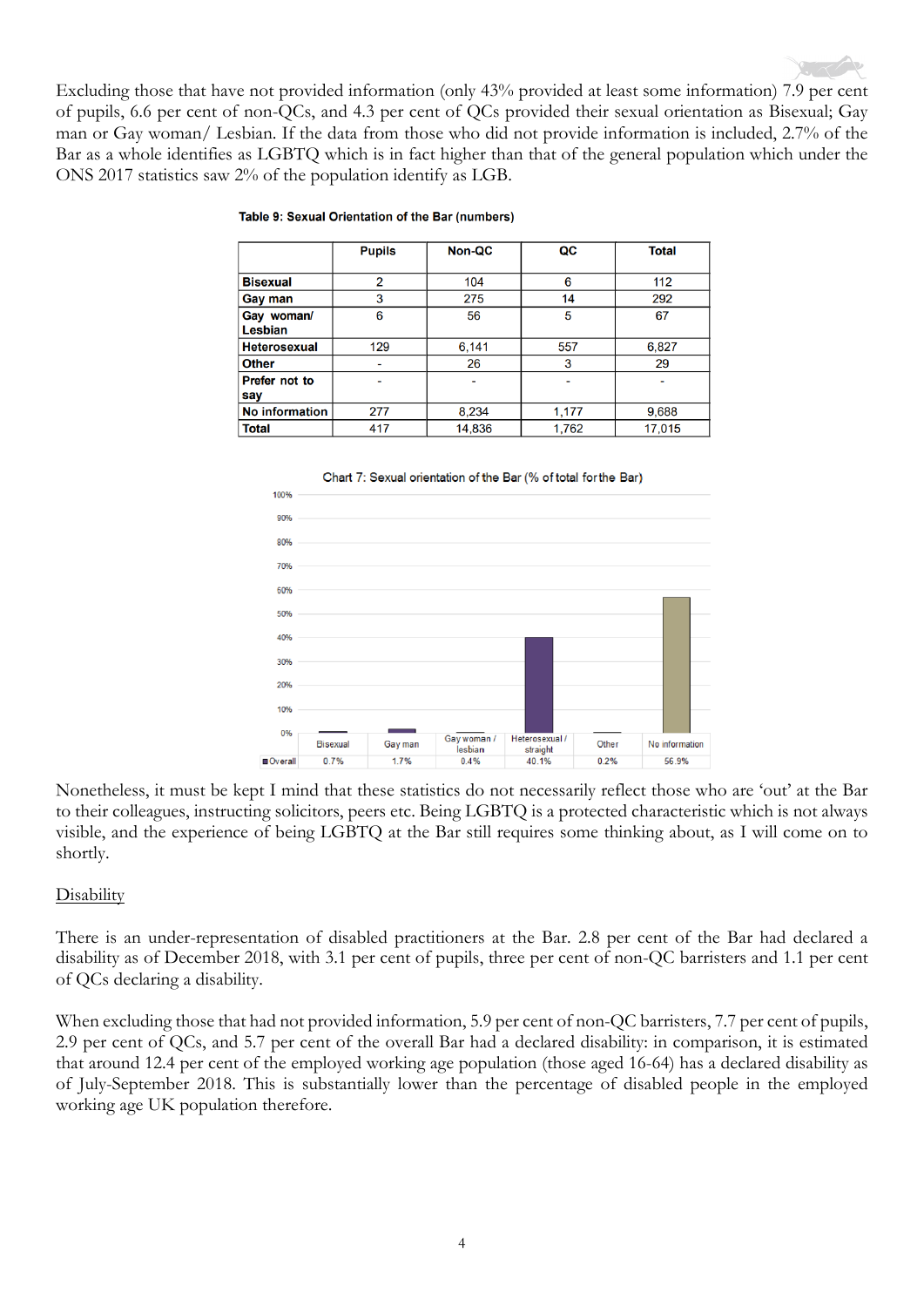



Chart 4: Disability declared at the Bar (%)

#### **What of the Judiciary?**

Gender

We need to look not just at the numbers of female and BAME judges but at their distribution across the ranks of the judiciary. [6](#page-4-0)

Is the trend still for women and BAME judges to cluster at the most junior ranks of the judiciary? In one word? Yes.

46% of tribunal judges were female. 29% of court judges were female overall but that figure conceals the bottomheavy number of female junior judge.

If this were a pyramid: men astride the apex.





## **Ethnicity**

<span id="page-4-0"></span><sup>6</sup> https://www.judiciary.uk/wp-content/uploads/2018/07/judicial-diversity-statistics-2018-1.pdf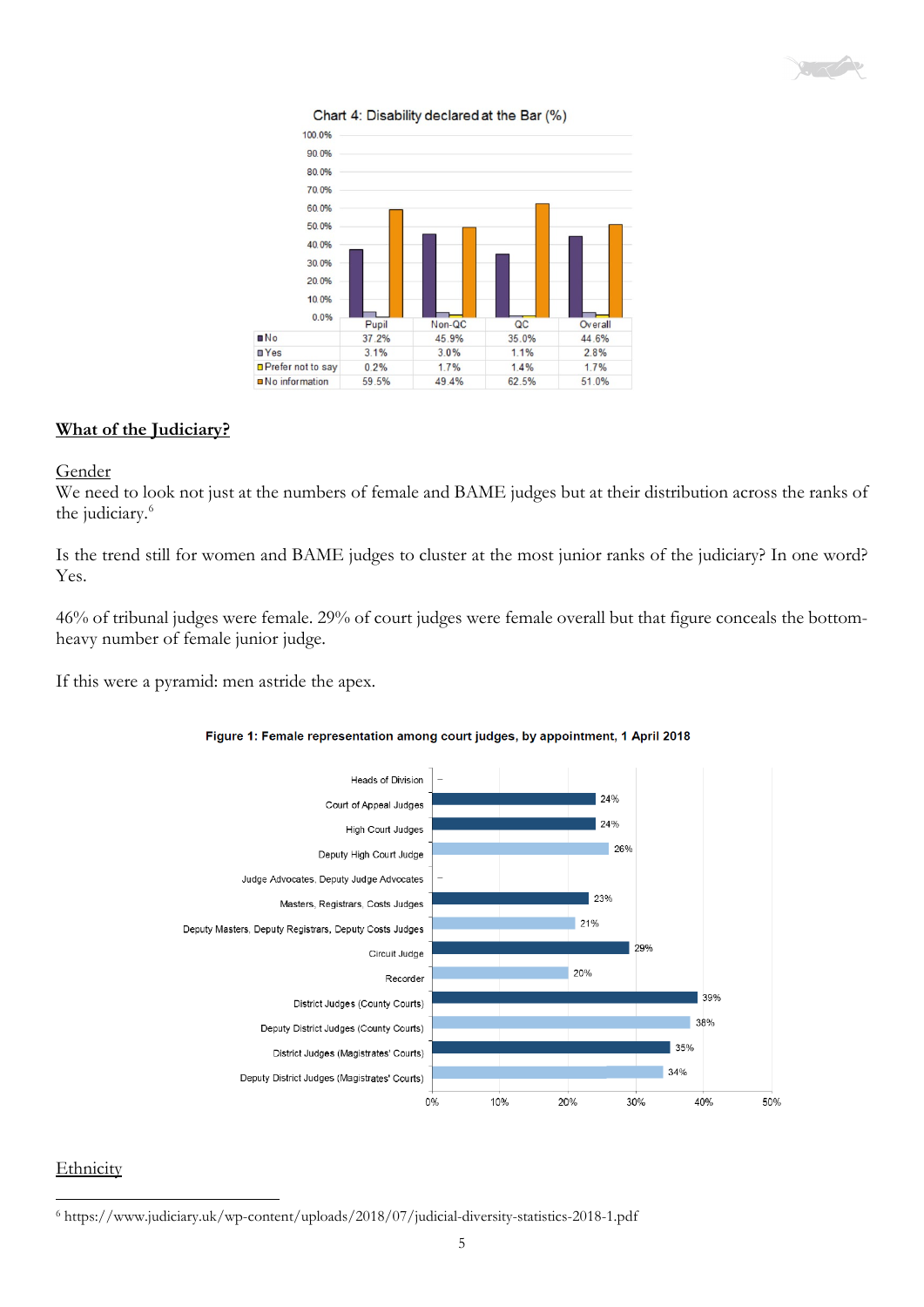

#### 11% of tribunal judges and 7 % of court judges were BAME as at 1 April 2018.

Figure 5: BAME representation among court judges, by appointment, 1 April 2018



#### Social Mobility

Representation of those with a non-barrister background varied by appointment in both courts and tribunals, with higher proportions of judges in lower courts from a non-barrister background.

2/3 of tribunal judges and 1/3 judges were from non-barrister backgrounds.

Non-barrister representation has *fallen* by 3 pps since 2014 for court judges, and by 1 pp since 2015 for tribunal judges.



#### Figure 9: The percentage of court judges whose profession is non-barrister, by appointment, 1 April 2018

Interestingly, there were considerable regional variation in gender and ethnicity representation – the percentage of female court judges was highest in S.E. (39%) and lowest in S.W. (21%). London and Midlands had the highest representation of BAME court judges (9% and 8% respectively) with the lowest in Wales at 1%.

As Dr Miranda Bawn has put it, "*Diversity within the judiciary is fundamental to a truly democratic and legitimate legal system. It plays a quintessential part in enabling the enforcement of key acts, preventing discrimination and infringements of the rights of the nation's citizens.* Only where there is diversity within a body that arbitrate in matters of considerable import will UK society find that *its blend of cultures, genders and religions are reasonably and respectfully protected and promoted by the law."[7](#page-5-0)*

<span id="page-5-0"></span><sup>7</sup> <https://www.womenbarristers.com/diversity-at-the-bar-by-dr-miranda-brawn/>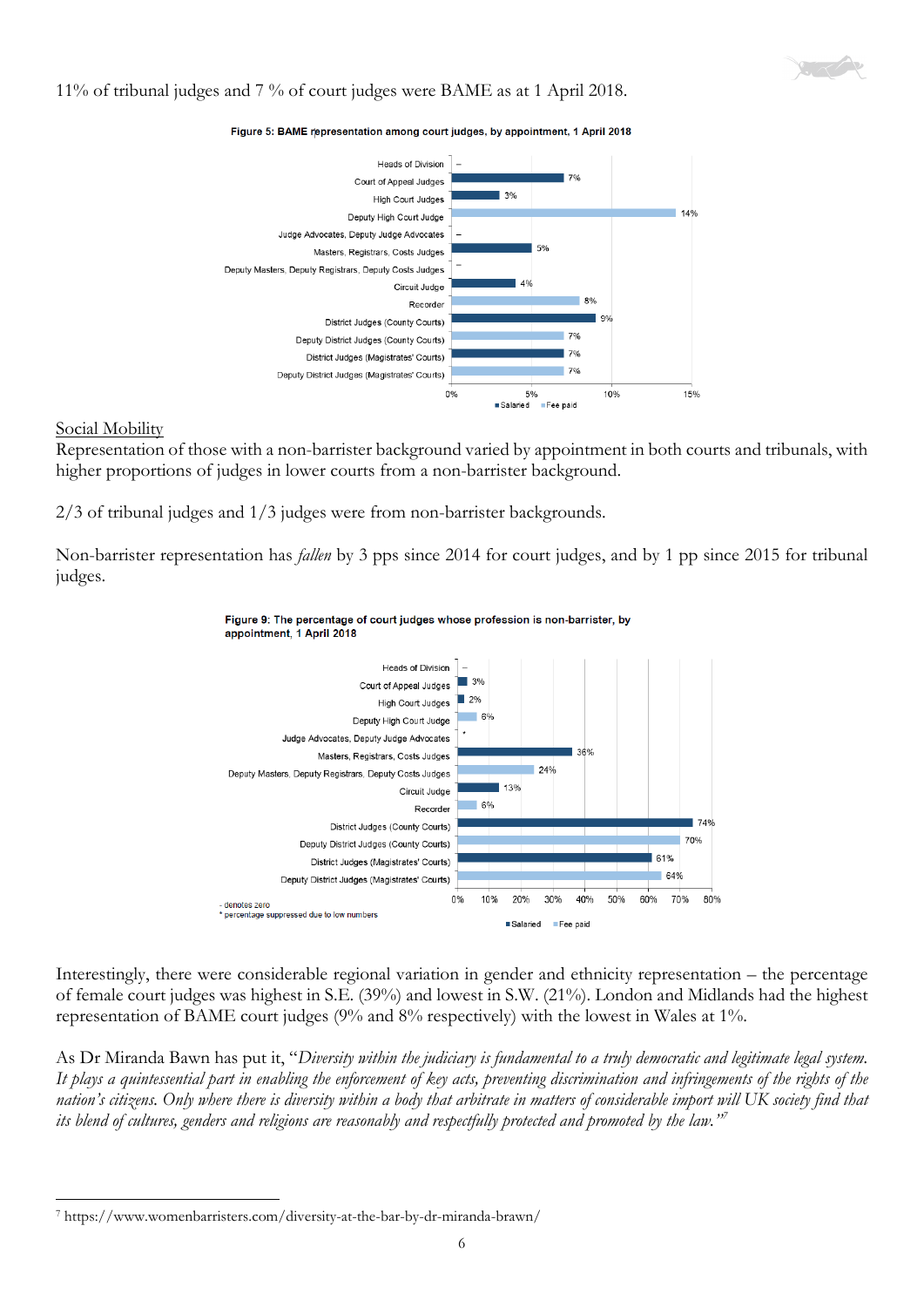The importance of diversity at the Bar was emphasised recently by Lady Hale in her 2019 interview with 'Chambers Student<sup>[8](#page-6-0)</sup>: "The number one reason is that we have a diverse population [...] The legal profession and courts are there to serve the *whole population, so it ought to be the case that the whole population can recognise that these are their courts – that it's not just a small elite who are dictating their futures or indeed representing them in court [...] "Another reason is that the law is supposed to be all about equality and fairness – those are foundational values of the law. Therefore, it is quite a good idea if the legal profession and the judiciary are visible embodiments of equality and fairness."* 

## **So why is the Bar and Judiciary still predominantly so white, middle class, straight and male? Being female at the Bar**

#### The problem with retention at the Bar

Think back to Helena Kennedy's words in '*Eve was framed: Women and British Justice'. [9](#page-6-1)* In the revised edition published in 2005, Kennedy concluded that the issues that stifle diversity at the Bar are to be found in the war of attrition fought are and won by the apocalyptic horsemen wearing the colours of 'income', 'practice bias', 'status' and 'parenthood'.

- Practice bias: *'Women are sought to act for men in rape and other sexual assaults, because of the involuntary endorsement they give to the male defendant. A recurring moan of pain is uttered in the women's robing room at the Old Bailey by female barristers who are force-fed a diet of sexual offence cases to the exclusions of all else. The men either make themselves scarce or say they can't hack it if children are involved. In a skewed effort to flaunt their professionalism women not only find themselves conducting these cases but sometimes do them with as much machismo as any man'*[10](#page-6-2)
- Status: *'…for those determined to go into legal practice, the majority are steered towards public service law, by which I mean fields largely funded out of legal aid…. Women invariable do the ill-rewarded work in all walks of life and what follows is a lowering of the esteem of that professional activity'*[11](#page-6-3)
- Income: *'…when governments justify taking the scythe to legal aid they summon up for the public the notion of the fat cat lawyer, bloated male barristers dining out on public funds, when in fact those who will suffer will largely be committed young women who work tireless for little rewards, and their clients'*[12](#page-6-4)
- Parenthood: *'No one can job-share a murder trial or ask for a three-day week if they are a trial lawyer but if chambers were amenable it should be possible for women and men to adjust or reduce their caseload to allow space between cases for a well-adjusted family life. The problem remains that chambers often maintain a culture in which saying no to a case is sacrilege. There is a particular machismo at the Criminal Bar which means success is measured by being constantly in court without a day to catch breath. Losing women in significant number sat this stage also dilutes the pool from which judges will be drawn five or ten years down the road.'*[13](#page-6-5)

#### **Looking forwards to 2019: what's changed in 15 years?**

#### Attitudes and Attrition factors

The Association of Women Barristers 2019 report 'In the Age of 'Us Too?' Moving towards a zero-tolerance attitude to harassment and bullying at the Bar' suggests the following areas are in need of improvement:

During Pupillage: "Participants thought that harassment and bullying were of particular concern during pupillage due to the existence of obvious power imbalances. Pupils were at risk of being bullied by more senior members of chambers (both male and female). There was also a fear that reporting incidents would be career-ending."<sup>[14](#page-6-6)</sup>

<span id="page-6-0"></span><sup>8</sup> https://www.chambersstudent.co.uk/where-to-start/newsletter/the-big-interview-baroness-hale

<span id="page-6-1"></span><sup>9</sup> Helena Kennedy, *Eve was Framed,* revised edition 2005

<span id="page-6-2"></span><sup>10</sup> *Ibid*. p. 34

<span id="page-6-3"></span><sup>11</sup> *Ibid.* p.2. 12 *Ibid*. p.2.

<span id="page-6-4"></span>

<span id="page-6-5"></span><sup>13</sup> *Ibid*. p.47

<span id="page-6-6"></span><sup>14</sup> Association for Women Barristers, *In the Age of 'Us Too?'* [2019], p. 9

https://www.city.ac.uk/\_\_data/assets/pdf\_file/0006/492594/AWB-Anti-Bullying-Round-Table-Report-Oct-2019.pdf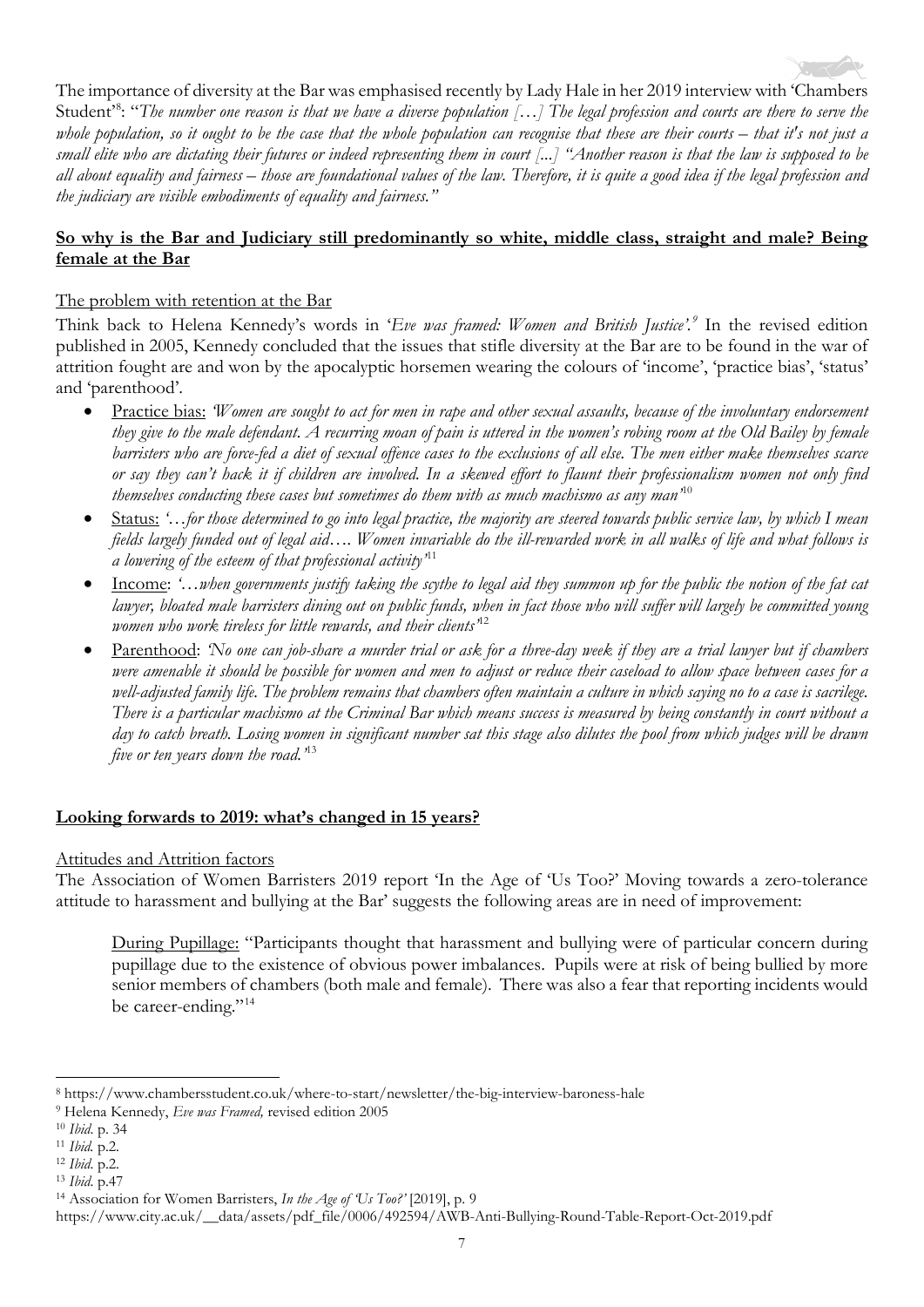Parenthood impacting on pupillage: Female pupils who get pregnant or become a parent during pupillage report this being viewed as problematic and looked upon with disapproval in some chambers and by some clerks. This negativity may have a disproportionate impact on non-white candidates and pupils as 'it was also noted that many black and minority ethnic (BAME) women often have children much earlier in life than white middle-class women do. Hence some BAME pupils may already be mothers (or are more likely to give birth) during pupillage.'[15](#page-7-0)

Pay: "There is currently little transparency around individual barristers' incomes. There was a concern over pay-gaps that exist between male and female counsel – again particularly in specialist areas of the Bar. The lack of transparency around fees worries many women at the bar – as this can have far reaching consequences (for example, on the ability to apply for silk). Inequality of pay also leads to other imbalances of power between male and female counsel. This kind of environment also permits harassment and bullying to thrive."<sup>[16](#page-7-1)</sup>

Culture: "…the existence of a so-called 'gentlemanly' culture at the bar, one where it is considered to be inappropriate to report or 'call-out' bad behaviour by another barrister. Participants thought that this culture extended to the judiciary and there was also a perception that members of the bar at all levels would be slow to report or challenge inappropriate behaviour by other barristers."<sup>[17](#page-7-2)</sup>

In Chris Henley QC's Criminal Bar Association Monday Message, *'The problem with being a woman at the criminal bar'*[18](#page-7-3) delivered Feb 2019, he highlighted several incidents in which male judges made disparaging comments to women barristers in court based on emails such as these:

*"You should really think about whether the Bar is right for you."* (Male Judge dealing with an appeal listed in the morning, who wanted to sit on until 5.00pm, to the mother of young children who raised childcare issues). *"I don't think I have ever been shouted at like I was by that Judge…completely unacceptable…he acted like a toddler. I have decided to leave the Bar for the time being, a big part of my decision to go is the life I am leading as a very junior criminal barrister." (Young female barrister who e-mailed me setting a series of demoralising experiences. This one related to covering a case for a more senior colleague).*

*"I am so sick of our time being treated as totally worthless. To x Crown Court for a confiscation hearing in list with others at 10.30. Message from Judge: he wants 2 hours 'reading time' so will sit at 12.30. Comes in to start one hearing. I stand up and say ours is agreed. He barks '2.00pm'. No apology to anyone in court for the delay. The Judge came in after lunch at 2.35pm. No apology or reference to late start." (Female junior 10 yrs. + call)*

*"It starts with flu over last weekend when I felt awful. Monday I had a ground rules hearing involving a 7 year old complainant. So I went. In no other job would I have worked. The hearing got done effectively. Therefore me not calling in sick (which I should have) saved a huge cost of court time, and money in rearranging a hearing at which an intermediary and both trial counsel attended. I continued battling on. Tuesday I had a jury out and didn't feel I could leave the case (it hadn't sat on Monday due to judicial commitments) so I went. Thursday came and I was feeling worse than ever. There was a mention in that same sex case from the Monday and also a defence 3 handed sentence for a female youth of good character who'd been at court on an aggravated burglary indictment the facts of which had included a stabbing. So I went. I didn't feel I could not go. That was listed at 2pm. It got called on at 3:50pm. Yes I did say 3 handed. The long and short of this is that yesterday I finally went out of hours to the GP. She immediately called me an ambulance to hospital looking me in the eye telling me I'd left it far too long and was now quite acutely ill, with a severe chest infection which had caused my usually mild asthma to flare up so I could not breathe. I'm fine, the NHS treated me well and I'm back home with strict instructions to rest. I'll listen and for once put myself first but it took a hospital trip to make me!! So I'll not work next week. I'll lose money.* No one will pay me sick pay. And all those hearings that I did when frankly I shouldn't have been working have *been covered and not rearranged thus saving the MOJ money. I wonder does anyone in the MOJ realise (or care!) that this isn't rare or unusual but just an everyday thing the criminal bar does to keep the system running and because they are so committed."*

<span id="page-7-0"></span><sup>15</sup> *Ibid*. p.9

<span id="page-7-1"></span><sup>16</sup> *Ibid*. p.9.

<span id="page-7-2"></span><sup>17</sup> *Ibid*. p.10.

<span id="page-7-3"></span><sup>18</sup> https://www.criminalbar.com/resources/news/cba-monday-message-11-02-19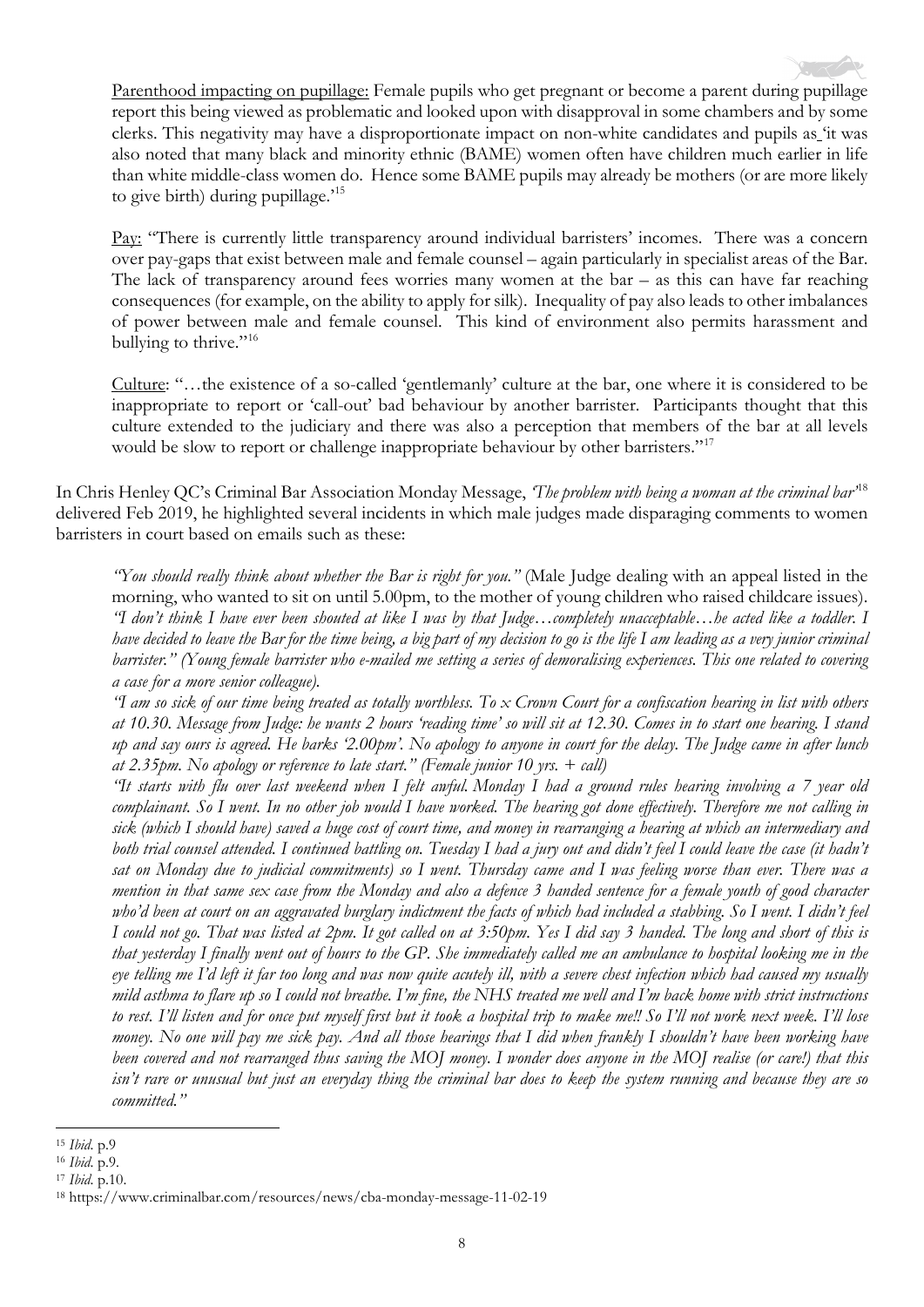

Henley went on to conclude:

*"It is little wonder that so many women (and men) are turning away from the criminal Bar; the environment is increasingly hostile. The hours are punishing and unpredictable, often late into and sometimes through the night, the personal sacrifices are huge, fees are derisory, not remotely stacking up for the necessary childcare or breaks, and the treatment from all directions too often is very unpleasant. Is there another profession whose pay has fallen like ours, and who have to tolerate such awful and deteriorating working conditions? […]*

*Talented women are leaving criminal practice. The pattern is the same everywhere. There is a crisis. A quick glance at any criminal chambers' website confirms it. Even the most successful junior women increasingly have had enough. They can get easier, better paid jobs elsewhere, where they will be supported, be treated with respect and where the conditions are flexible and compatible with family life. Most men want this too. It is patently not being taken sufficiently seriously.* 

*"Ambitious female practitioners are often 'guided' towards sex offence work; surely the most grueling, and no longer paid properly. How many women appear regularly in heavy fraud, terrorism and murder trials, or are part of the TC team (no criticism of the incredible dedication and quality of those who are). I observed in a paper I wrote for Angela last year 'I have recently been in an 11 handed fraud in Birmingham – 18 counsel, only one woman, an HCA, a 9 handed fraud at Southwark – 15 counsel, 1 woman, a 3 handed murder in Cardiff – 8 counsel, no women, and a 5 handed fraud at Southwark – 12 counsel, no women.' In part this might be the inevitable consequence of attrition rates for women at 7 to 12 years call, but it's not just that."[19](#page-8-0)*

*"Many of you are suffering, physically, mentally and financially. Behind the scenes at a senior level there are conversations about e-mail protocols, sitting hour's protocols, about a determination to have zero tolerance for sexist and bullying behaviour."*

Chris rightly called out the war to be waged about the discriminatory effect of income, work bias, status and parenthood. I entirely agree with the words within his rallying call to arms:

*"This stuff is not complicated, so let's get on with it. […] There are also many in senior positions who have never changed a nappy, had years of interrupted sleep, or the daily admin of kids, and who practised at a time when the work was plenty and the fees were wow. They all have a choice, to continue to manage an orderly decline and withering of publicly funded profession or to fight for it. Imagination, courage and a little humility will save us."[20](#page-8-1)*

The Bar Council' 2019 chairman Richard Atkins QC (a criminal specialist) claimed recently that the Bar's 24-hour work culture was having a detrimental impact upon barristers' family lives. Speaking in an interview with The Times he said that the general expectation that barristers should be *"on parade 24 hours a day, seven days a week"* was "*not good for wellbeing nor for diversity at the bar." He continued, "Technology is very good but it does suck us into a 24/7 365 days a year culture. The Bar works at odd hours and I can't hold it against people that they may want to email at three or four in the morning – if that's the way they work at rather too late an hour […] I would like to see a protocol along the lines of – if the emails come in after, say, seven o'clock at night it is deemed that it hasn't landed until nine am the next morning. So you're under no obligation to wait up until midnight. It doesn't stop you sending the email and you may want to reply and it may be that in the commercial world they have to.* So one size may not fit all  $[...]^{m21}$  $[...]^{m21}$  $[...]^{m21}$ 

Indeed, the adverse effect of working practices and pay on women's wellbeing at the Bar is a key contributor to such disparity in retention rates.<sup>22</sup> Women's caring responsibilities are disproportionately high compared to male colleagues. At the independent bar there is little flexibility with late service of evidence and skeleton arguments requiring urgent responses, often after hours and following long days in court leaving little time for family life. Whether we practice in Family Law or Criminal Law, immigration or Housing – all sectors of the publicly funded bar – cuts to Legal Aid have resulted in a loss of income to all. Days of court are not remunerated meaning the time off for caring responsibilities for elderly parents, sick partners, children etc. results in further loss of income. Retention at the Bar becomes an issue when compared to the perks of being in employed practice with more regular and flexible working hours, holiday and sick pay plus pension. Women leave the Bar. Lynne Townley, chairwoman of the Association of Women Barristers, has been said that attitude at the Bar "has got to change...until ways can be found to retain women, you will find this relentless imbalance at higher levels in the

<span id="page-8-0"></span><sup>19</sup> *Ibid*.

<span id="page-8-2"></span><span id="page-8-1"></span><sup>&</sup>lt;sup>21</sup> https://www.legalcheek.com/2019/01/dont-feel-obliged-to-respond-to-emails-after-7pm-bar-chief-tells-barristers/

<span id="page-8-3"></span><sup>22</sup> https://gcnchambers.co.uk/100-years-in-law-women-in-silk/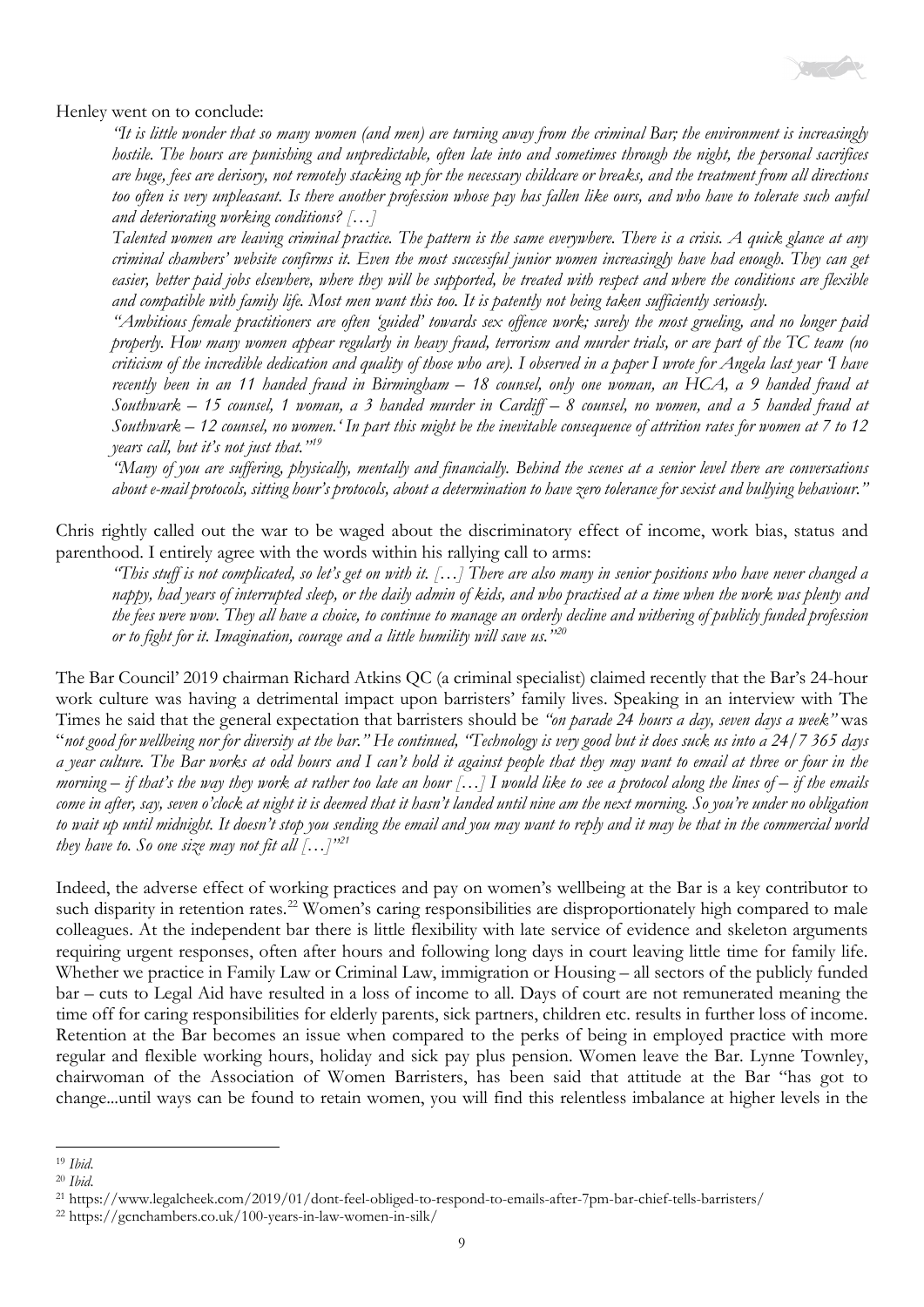profession." Because, as we know, this brain drain reduces the pool of experienced women who ought to be applying for Silk.

But the attrition factors that leads to loss of senior women does not explain why those who do stay the course and take silk have less visibility at the higher levels of practice than men. That has, I suggest, to be down to institutionalised industry bias.

Beatriz Veyrat illustrated the gender divide at the commercial bar by listing the top ten busiest male and female barristers at the Commercial Court by number of cases in 2019 where men easily trump women.<sup>[23](#page-9-0)</sup>

Lady Hale gave the opening keynote address at last weekend's Bar Conference and highlighted how the number of women appearing in the Supreme Court in 2009-2010 made up 21% of appearances before the court. That hasn't changed in the last few years with 23% of appearances being women in 2019 (so far), and the figure even falling during this time to 20% in 2014-2015.

Mikolaj Barczentewiz, a public law lecturer at the University of Surrey, designed an algorithm that analyzed all the cases heard in the Supreme Court (SC) and generated a data base of all barristers who had appeared before it. He has very generously shared his report with the public, the only request being that it is made plain that it is a work in progress. What he has produced offers a valuable insight into the visibility of women in the highest court of our land: only 8 of the 48 barristers who have most frequently addressed Britain's highest court since its inception ten years ago were women. Only two of the top ten were women. Out of the 509 female advocates who appeared before the UKSC: 417 had their first case in the SC without silk (including 29 silks) and 92 had had their first SC case as silk.<sup>[24](#page-9-1)</sup>

This underscores the importance of being in the SC as a career enhancer*.* But while women might be being seen in the SC, they aren't being heard, because the speaking parts (taken by the silks appearing on the front row) are overwhelmingly male. Women are the juniors: not the leaders.

Karon Monaghan QC, a friend and colleague, is a discrimination specialist at Matrix Chambers. Karon has said it like it is<sup>[25](#page-9-2)</sup> in an article published in The Times on 24 October 2019: "*The near absence of women silks will be no surprise to anyone who appears in the Supreme Court.*" Karon recently represented Claire Gilham, a district judge, in her successful challenge to the Ministry of Justice over her right to be classed as a whistle-blower. Karon said that solicitors and clients too often chose men to represent them because they thought they would have more gravitas. The same article reminded us of an exchange on Twitter by Suzanne McKie QC who posted "*last month a male QC advised a client of my firm that she (a victim of harassment by a powerful man) needed to be represented by a man in court' because judges listen more to men."*

As Karon says *"Men therefore appear in greater numbers,"* she said. *"Those men then get a reputation for being good in the Supreme Court, as having the ear of the court and as silks who can be relied upon to perform well, so continuing the cycle."*

Let me make plain that this is no sour grapes from Karon as she is one of the women who is most regularly instructed to appear at the highest court in our land. When women like Karon say that *"the persistent under representation of women is likely to do with straightforward prejudice and stereotyping, and it is self-perpetuating",* she is telling it as it is. I endorse without hesitation what she says.

Amanda Pinto, QC, Chair of the Bar Council who assumed her role this weekend has described the low number of women barristers appearing at the Supreme Court as "disappointing". Pinto added that the Council had "*championed issues of equality and diversity in the profession for many years and we currently have several initiatives aimed at ensuring everyone's career progresses as best it can, regardless of gender, race or background. We hope (my emphasis) to see many more women briefed to appear in the Supreme Court in the future."*

<span id="page-9-0"></span><sup>23</sup> [Court statistics paint a stark picture of male dominance,](http://www.lawtel.com/MyLawtel/Documents/AL0803680) Lawyer (2019) July/August Pages 22-23, 30.9.19**,**

<span id="page-9-1"></span><sup>&</sup>lt;sup>24</sup> Mikołaj Barczentewicz, 'Litigation in the UK Supreme Court: collecting and exploring the data' [19.11.2019]<br><sup>25</sup>https://www.thetimes.co.uk/article/qc-attacks-gender-bias-in-top-court-jn3j6bsxh

<span id="page-9-2"></span>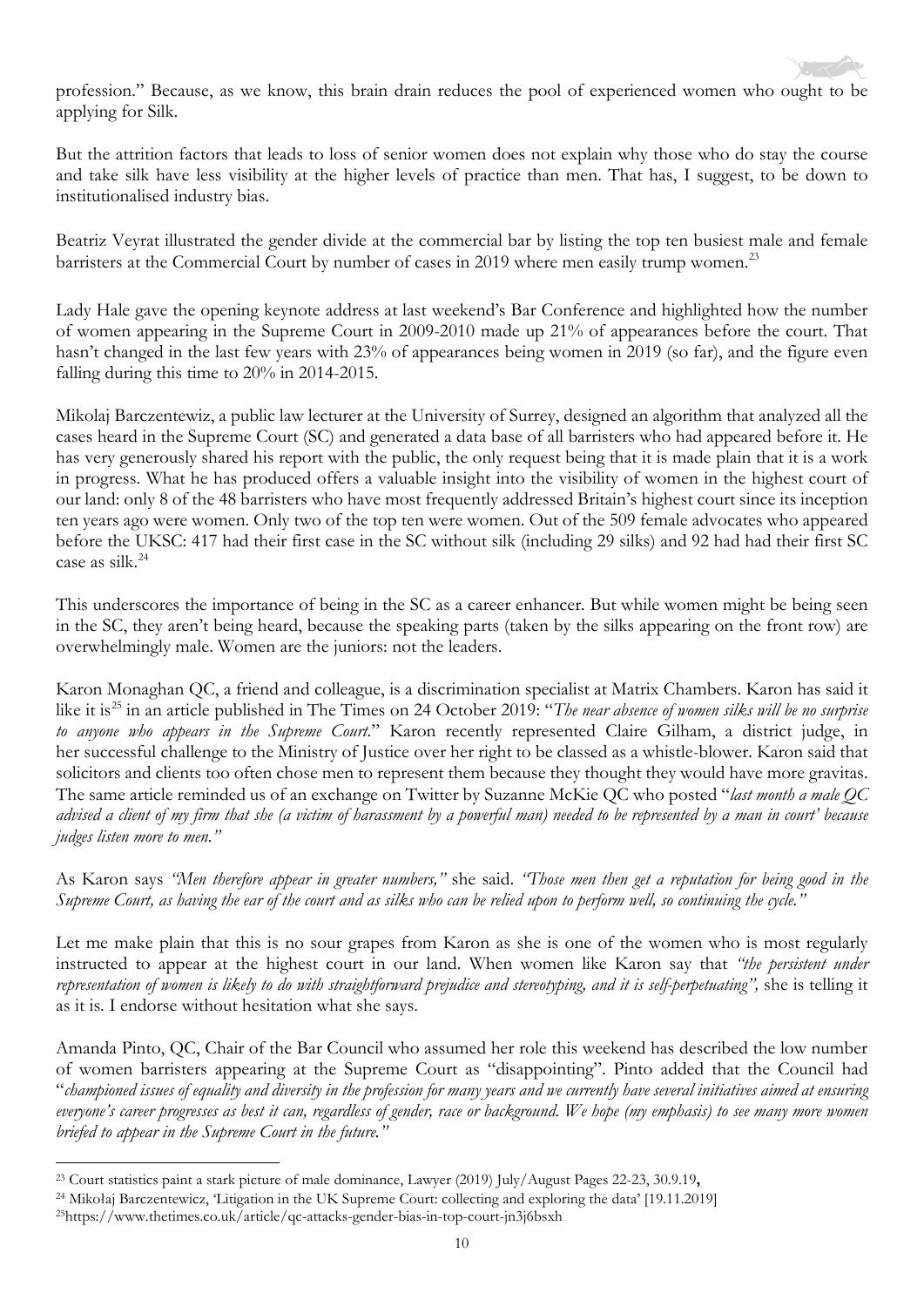I would agree, save I'd say we need more than hope: we need action to effect change. It's not going to happen on its own.

If we look at the fast stream route to the High Court through Deputy High Court appointments: let's consider what the recent 9(4) competition brought about in terms of change? Of the recent 24 section 9(4) Deputy Appointees announced in November 2019, only 4 are women  $(16\%)$ , <sup>[26](#page-10-0)</sup> Why are more women not applying to/ being appointed to these positions?

Lady Hale said to the Bar Conference this weekend that *"Since (Lord Sumption's) prediction in 2015 the percentage of women judges in England and wales has increased from 22.6% to 32% (I'm leaving out tribunals), this is an increase on average of 1.34% a year over seven years. So if this rate were to be maintained we would need fewer than 14 more years to get parity in the judiciary as a whole*."[27](#page-10-1) [28](#page-10-2)

14 years is still too long to wait to achieve parity and it's not just numbers but their distribution that matters. Although tribunals were taken out of the equation by Lady Hale in her 14 year time-line , positions such as that of Deputy District Judge and District Judges were not: and women make up a disproportionate proportion of the judiciary at its lower levels: as we have seen in the charts above.

That matters, because those who make the most significant decisions that affect the way we govern our relationships in society should reflect the society they serve. As Helena Kennedy puts it: "*The judiciary needs to reflect the community it serves in order to ensure public confidence in the work of the courts."[29](#page-10-3) .* We need women to be visible at the highest levels of achievement in law: as silks, as judges in the High Court, as Heads of Divisions, in the Court of Appeal , as appearing silks in the televised cases coming from the Supreme Court and in the Supreme Court itself . Just consider how much of an impact it made around the world as Brenda Hale, President of the United Kingdom Supreme Court, gave the judgment on the Government's decision to prologue Parliament? Images of her composed and assured delivery of the court's unanimous judgment upon one of the most controversial issues to be determined by that court in recent years were beamed around the world. Even her broach attracted its own fan base. The spider emoji has become the symbol for female empowerment and support across countless social media platforms. That illustrates the power of visibility: show us a strong, confident, brilliant woman doing her job superbly and by so doing you can inspire others to aim high. That sends a powerful message to the young who watch.

#### **So, what can be or is being done to improve the slow pace of change. Let's start at the top: tackling lack of parity of judicial appointments:**

#### **Quotas**

If it would take years to address the imbalance, do we need to impose quotas?

A recent Thompson Reuter's debate saw this issue debated recently. The motion was "*Quotas are the answer to tackling gender inequality.*" Arguments for the motion made the point that "*quotas are about ripping open the doors and letting people in,*" and are a "*brilliant way of creating and anchoring institutional change*." As Catherine Mayer put it during the debate: "If *warm words and targets without teeth were enough, we'd be a hell of a lot closer to parity*."

On the other side of the debate, Justin Webb of the Today Programme arguing against the motion, suggested: "*If you lose sight of the progress that has been made, and if you replace the constant pushing for progress with a heavy-handed system that creates more trouble than it is worth*" and "*run[s] the risk of going backward*." Quotas for Webb suggested to minority groups including women that they are anything other than "*fully autonomous and able members of society*."[30](#page-10-4)

The argument against quotas has been similarly put as such by the Right Hon. Lord Burnett of Maldon:

<span id="page-10-0"></span><sup>26</sup> https://www.judiciary.uk/announcements/section-94-deputy-high-court-judges-3/

<span id="page-10-1"></span><sup>&</sup>lt;sup>27</sup> My thanks to Catherine Baksi for generously sharing her note of the Hale talk with me

<span id="page-10-2"></span><sup>28</sup> <https://www.theguardian.com/law/2019/nov/23/supreme-court-presidents-predicts-gender-parity-in-judiciary-by-2033> <sup>29</sup> *Ibid*. p.66

<span id="page-10-4"></span><span id="page-10-3"></span><sup>30</sup> https://blogs.thomsonreuters.com/legal-uk/2018/09/21/tackling-gender-inequality-are-quotas-the-answer/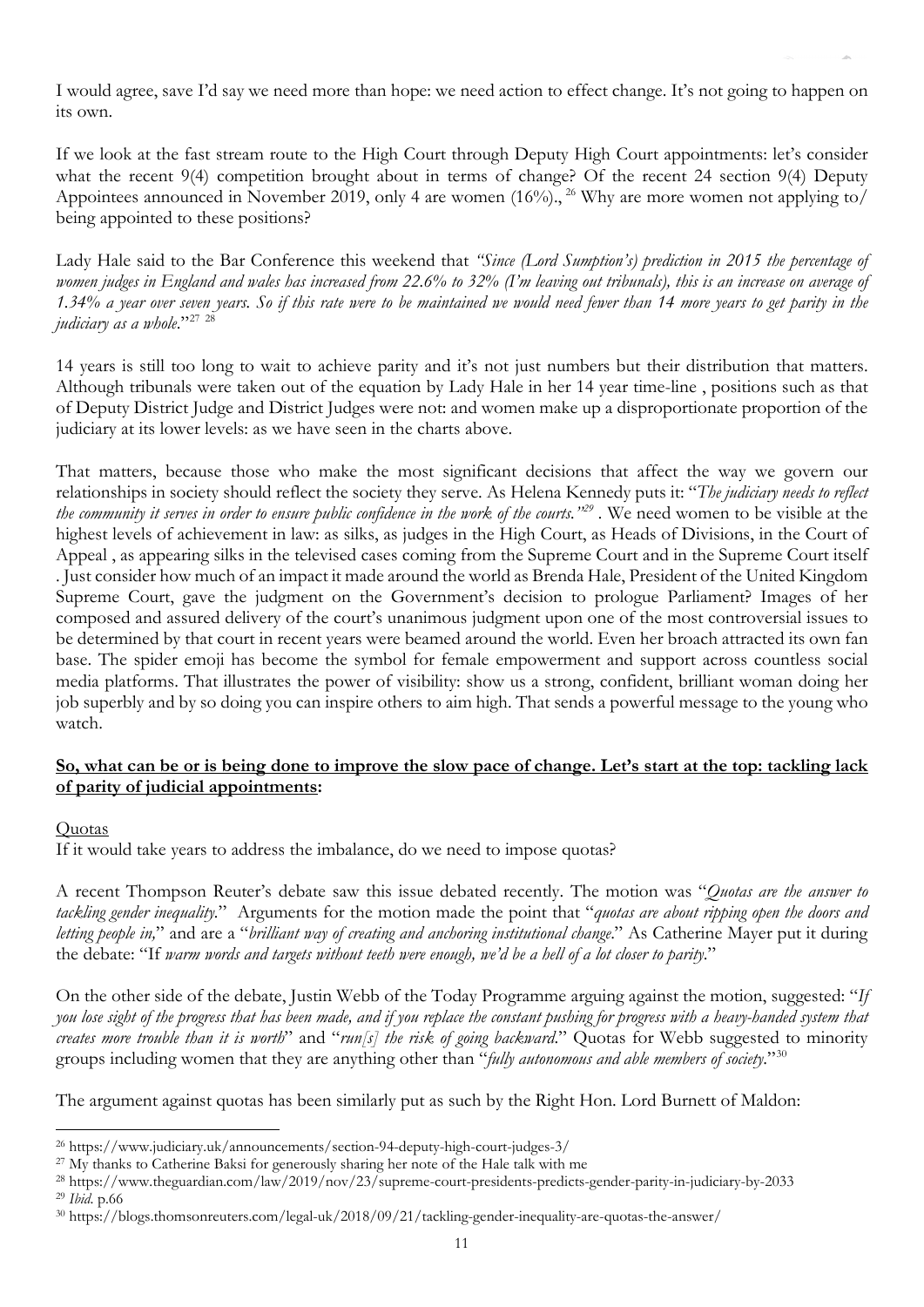*"My scepticism about targets extends to principled opposition to quotas. They are not compatible with appointment on merit nor, ultimately, in sustaining public confidence in the judiciary. They would undermine the overall standing of the judiciary and fatally undermine the authority of judges who were known or thought to be "quota judges". I suspect that there is barely a person in the country who would support the suggestion that a surgeon should be appointed by quota, rather than on his or her ability in the operating theatre. It is difficult to imagine anyone being comfortable being operated on by a "quota surgeon." Judges at every level make important decisions that fundamentally affect the parties in the proceedings before them. Those parties are entitled to assume that the judges they appear before were the best available for appointment judged by reference to criteria which are objective and internationally recognised.""[31](#page-11-0)*

He advocates instead to "*increase the available pool from which appointments are made*"<sup>32</sup>, and emphasises in the same speech the importance of access to the legal professions and social mobility as a way of doing this.<sup>[33](#page-11-2)</sup>

However, given the rate of change of creating equal opportunity from the grass roots upwards, is this method just too lily livered ? Leslie Thomas QC supports diversity quotas, rejecting arguments based on equal opportunity: "*Equal opportunity is a very loaded concept and makes the assumption that everybody is starting from an equal position. However, it's well known that the BAME community are not starting from an equal position. Therefore if you have a system abiding by the principles of equal opportunity you're actually perpetuating a process whereby people of colour are being disadvantaged and discriminated against*.["34](#page-11-3)

Perhaps the answer as proposed by Baroness Hale is not necessarily have quotas but a steer on recruitment? *"I think it's very important, both for the public and the women or minorities themselves that they are known to have been appointed on merit, and not just because they are a woman or belong to a particular minority group. If we had quotas other than the equal merit tie-breaker, people would be able to say a person was only appointed because of the quota. That's why I'm against it, although I do understand there is a level of frustration about the rate of progress […] I know a lot of people who are very bothered that it might be thought they'd been appointed or promoted just because they are women – some may even be reluctant to apply because of that."*

Instead, Hale suggests 'affirmative action' should be used to encourage recruitment: "*going out and actively encouraging good women and minorities to put themselves forward, mentoring them, and devising a selection of tools that support their potential*." She also proposes "*greater movement and promotion within the different ranks of the judiciary. Again, it's about devising suitable tools to assess who has the potential to move up through the system*."[35](#page-11-4)

We have seen historically how this has worked to encourage diversity in judicial recruitment.

Baroness Butler-Sloss talked in her recent interview for the First 100 Years project about receiving a phone call from the Lord Chancellor who informed her he wanted to appoint her as a High Court Judge whilst she was working as a Registrar at Somerset House.<sup>[36](#page-11-5)</sup> Similarly, Lady Justice Black recalls, in a recent interview with Counsel Magazine, that:

*"Five years after taking silk she received a phone call. 'Would I consider becoming a High Court judge? I said I would consider. I thought – wrongly, of course – that it was a practical joke of the kind sometimes played on my Circuit! However, fortunately, I followed it up a bit further, and ultimately said yes.' Those were the days of the so-called 'tap on the shoulder'. In a system where one had to apply, would she have done so? 'I wouldn't have put myself forward without the approach. But that was then. The system has changed – for the better. On any view, however, encouragement to apply needs to be an important part of the system: managing people's understanding of themselves, especially people who don't rate themselves as highly as they should.' She speaks with the authority and experience gained from her membership of the Judicial Appointments Commission. She herself has encouraged some people to apply for judicial posts, but characteristically won't accept my invitation to agree that she is a 'bit of a mentor' to members of the Bar."[37](#page-11-6)*

<span id="page-11-0"></span><sup>&</sup>lt;sup>31</sup> "A Changing Judiciary in a Modern Age", Treasurer's Lecture 2019 by the Right Hon. Lord Burnett of Maldon, February 18 2019, [para. 34]

<span id="page-11-3"></span><span id="page-11-2"></span>

<span id="page-11-1"></span><sup>32</sup> *Ibid.* [para. 35] 33 *Ibid*. [para. 42] 34 https://www.chambersstudent.co.uk/where-to-start/newsletter/the-big-interview-leslie-thomas-qc

<span id="page-11-4"></span><sup>35</sup> https://www.chambersstudent.co.uk/where-to-start/newsletter/the-big-interview-baroness-hale

<span id="page-11-5"></span><sup>36</sup> https://first100years.org.uk/baroness-butlersloss-biography/

<span id="page-11-6"></span><sup>37</sup> https://www.counselmagazine.co.uk/articles/wise-counsel-lady-black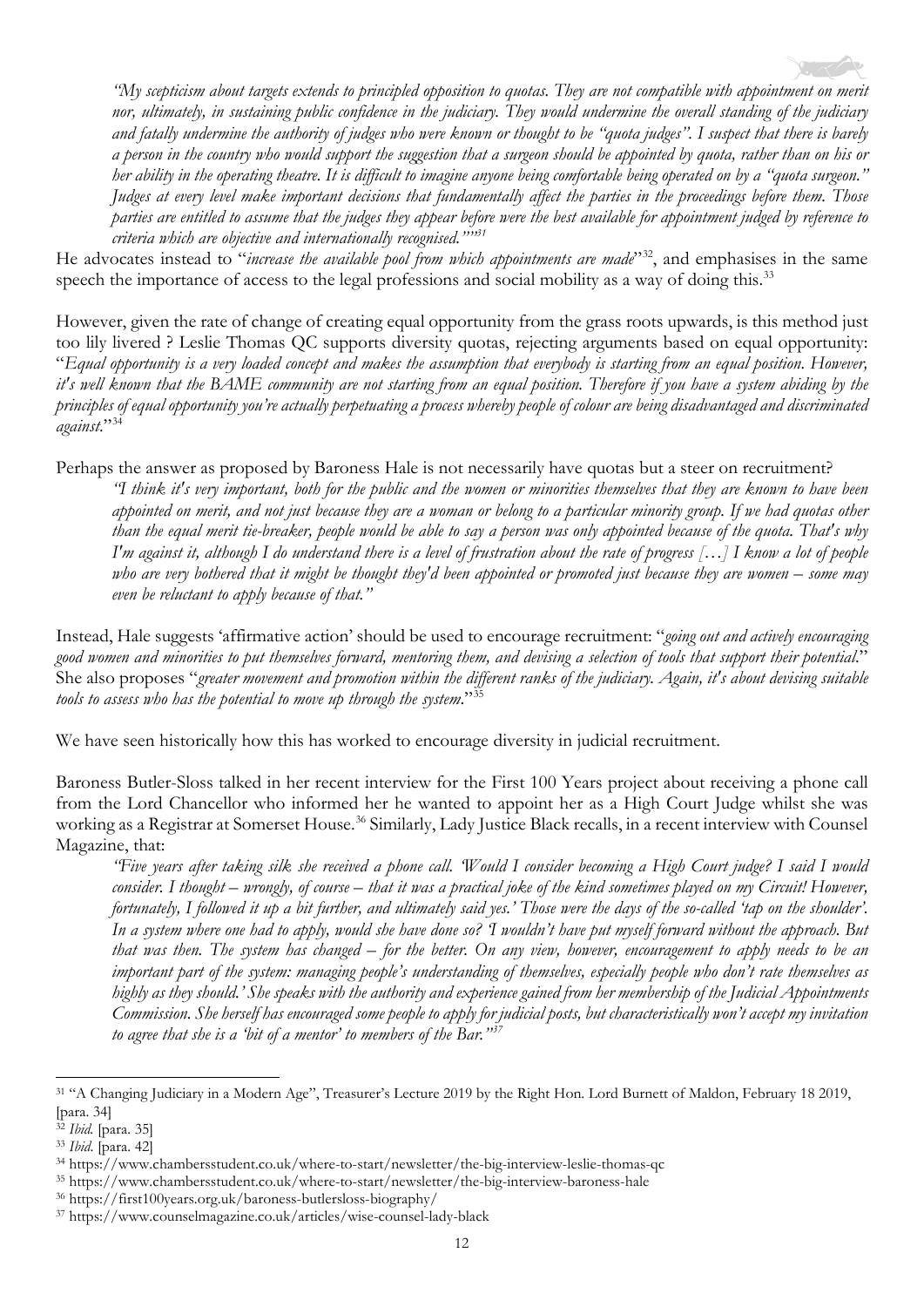

We celebrate these women, and rightly so, but the irony to me is that it is largely though patronage by men they are in those roles. There are arguments to be made for/against quotas but what is unarguable is the crucial role that encouragement and mentorship from the senior judiciary has to play in creating change.

The judiciary has sought to respond to the problem. The Judicial Diversity Committee was established in 2013 to assist the Lord Chief Justice and Senior President of the Tribunals to encourage judicial diversity. It is intended to improve judicial diversity not just in the long-term but now– it monitors and evaluates progress in order to promote gender, ethnic and socio-economic diversity in the judiciary. It has focused on judicial appointments, on mentoring, and on career progression within the judiciary. In 2014 it established a judicial role models scheme. 90 judges were appointed to support judicial outreach events and to act as mentors for those who were considering applying for judicial office. They, and others, have taken part in outreach events, including specific pre-application seminars, across the country since its establishment. These events have provided a forum for lawyers to discuss their aspirations with judges from a range of backgrounds and experience. The events have separately targeted female lawyers, ethnic minority lawyers, lawyers in the Government Legal Department and the Crown Prosecution Service.

In addition, the Judicial Work Shadowing Scheme gives legal practitioners who are considering a career in judicial office an insight into the work of a judge. Shadowing can cover any aspect of a judge's work, both in and out of court. This was enhanced in 2018 by the Pre-Application Judicial Education Programme, established as an initiative of the Judicial Diversity Forum. That is made up of the Judiciary, the Ministry of Justice, the Judicial Appointments Commission, Bar Council, Law Society, and the Chartered Institute of Legal Executives. For underrepresented groups within the judiciary it offers the ability to engage in a judge-led discussion session, which is intended to help break down preconceptions about judicial office.

Important as these measures are, they can only be judged by delivering a change in the composition of the judiciary: no longer overwhelmingly male, straight, able-bodied and privileged. When I see BAME, LGBTQ, disabled and female judges being sworn in at the High Court, then I'll know that the tide is turning as, by being seen, and by moving up, they create the space and ambition for others to follow

#### **What of lack of advancement in practice?**

These are some of my suggestions. I don't think they are radical. Just obvious

#### Be Ambitious

Take every opportunity to advance your skill set. Be hungry to improve for how else will you have the framework to build upon for more senior roles? There is an incredible advancement programme for juniors and seniors via the Keble Project<sup>[38](#page-12-0)</sup>. The aim of this course is to encourage and develop the highest standards of advocacy amongst practitioners in London and the South East. It is 'the most demanding and intensive of any advocacy course in the UK'. To qualify for the course, you must join the Circuit (any member of any circuit can do so: it's not restricted to the S.E) and be a practising member of the Bar of over three years' Call. The course is massively subsidised and the cost to each participating Circuit member is  $f1,200 / f2,000+$  VAT (Crime / Civil respectively). Each Inn offers 5 scholarships and the CBA also offers 5. The main criteria is a practice in publicly funded work in whole or substantial part. What staggers me is that, as Sarah Clarke QC who has been committed to this training programme for year has told me, '*despite extensive advertising every year we have never managed to fill more than about 15 scholarships (of the 25 available) which is insane?'* I could not agree more. APPLY. The details are in the link below<sup>[39](#page-12-1)</sup>

#### Be Mentored

Mentors bridge the gap (or try to) between stages of a career that are otherwise a cavernous void to the junior member. Mentors can pass on advice and contacts but the real value they have, I believe, is in making senior roles more accessible and relatable to the young: and if they are relatable, they can be emulated. No one is suggesting

<span id="page-12-0"></span><sup>38</sup> <http://southeastcircuit.org.uk/events/the-2018-advanced-advocacy-course>

<span id="page-12-1"></span><sup>39</sup> Link to some info about the scholarships:<https://www.middletemple.org.uk/education-and-training/scholarships-and-prizes/keble>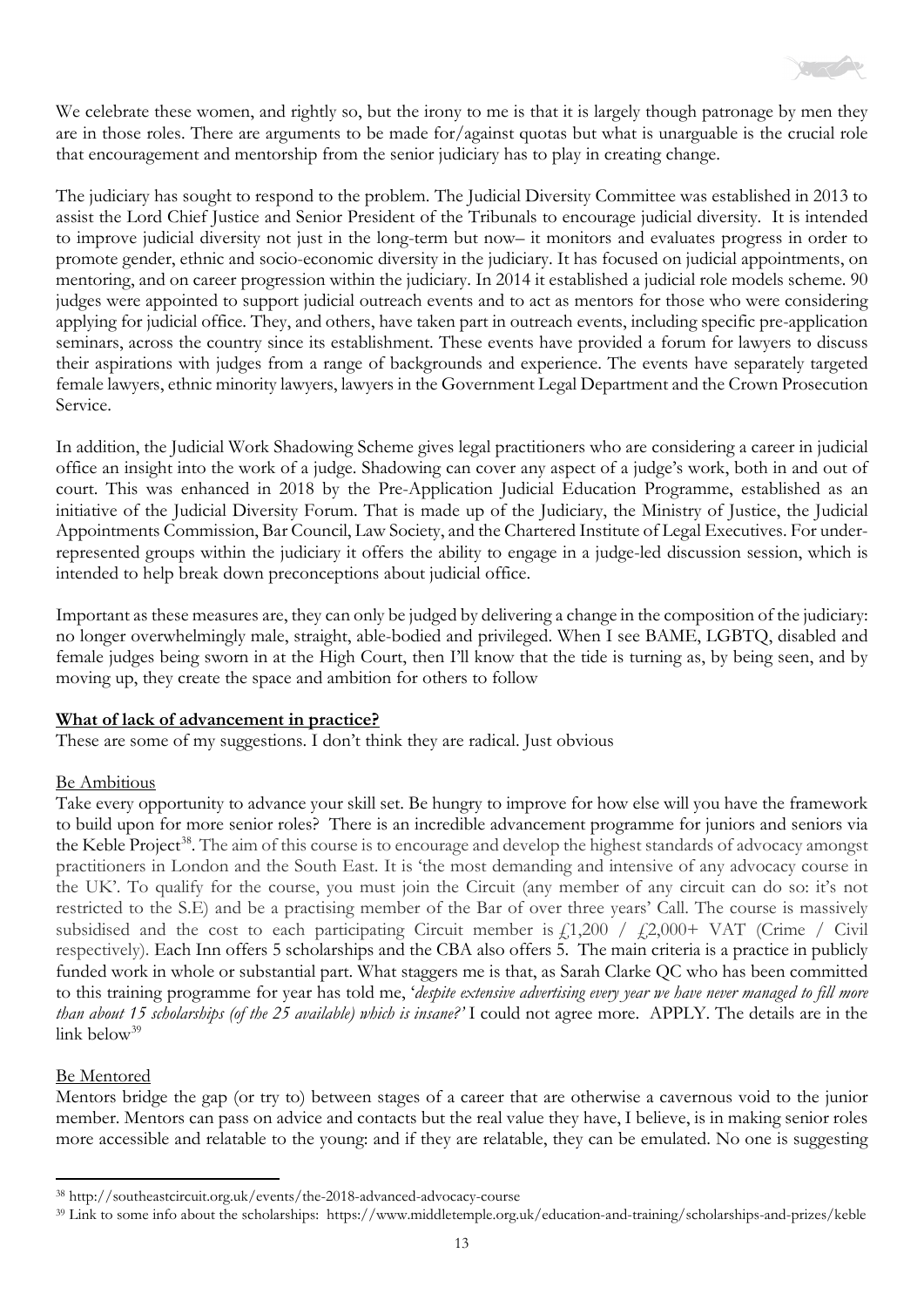the junior mentee should try to become a younger carbon copy of the senior mentor: that would be waste of the individuality upon which the Bar thrives. But: it makes aspiration more real and career dreams more ambitious. In speaking to HHJ Khatun Supnara this weekend, she told me how she felt that by being a visible and vocal woman of colour in a position of respect and power she could expect to see others follow in her wake: but she has not. At least in the numbers that she hoped for. Why is that? We need BAME women to be ambitious.

The Association for Women Barristers (AWB) ran a student mentoring scheme this year<sup>[40](#page-13-0)</sup> which offered students the ability to be appointed a mentor to meet with on a regular basis. The aim was and is to increase diversity and inclusion by supporting aspiring female barristers<sup>[41](#page-13-1)</sup>. Mentoring schemes are also run by Women in Criminal Law and will emerge from the Women in Family Law initiative that is a project being set up by Hannah Markham QC, newly elected Vice Chair of the FLBA (Family Law barristers Association). Women in Criminal Law [42](#page-13-2) was set up to connect and promote professional women across the criminal justice sector.

Mentoring isn't just for the beleaguered public law legal aid sector. We need more women in commercial work. I was deeply encouraged by the initiative set up by some commercial sets to reach out to applicants. One Essex Court, Brick Court, Essex Court and Fountain Court chambers (power houses in the Commercial sector) collaborated to create a series of events at a number of universities directed at gender diversity at the commercial Bar. The first event took place on 12 November 2019 under the headline "A career as a commercial barrister: a great choice for women" takes place in Oxford. It was introduced by Dame Sara Cockerill DBE, one of the few women High Court judges to sit in the Commercial Court. Women from all four sets gave presentations about their working lives and work/life balance, and students had the opportunity to network with barristers. The event was open to men and women, law and non-law students. One Essex Court has in addition set up a mentoring programme<sup>[43](#page-13-3)</sup>.

#### **The message from our specialist associations is 'support and inspire, mentor and socialize, empower and encourage.'**

The Western Circuit Women's Forum, under the headship of the incredible Kate Brunner QQ, leads the way in many areas $44$ . It aims:

- To improve the lot of women barristers on the Western Circuit.
- To encourage and help more Western Circuit women to stay at the Bar.
- To encourage and help more Western Circuit women to become QC's or judges.

It runs social networking and training events, has commissioned research projects and coordinates lobbying on issues that affect women barristers. It also liaises with organisations such as the Bar Council and CBA about policy and working practices, and with the QC Secretariat and Judicial Appointments Commission to ensure we can provide help with career progression. And it runs a Circuit-based mentoring scheme for young women barristers. We all need a Kate Brunner in our circuits  $\odot$ 

#### **Being a mentor is, I believe, a moral and professional obligation if we really mean to make changes at the Bar**

#### **Be role models**

The Law Society '*Women in Leadership Law Report*' has some signposts to point and direct the way ahead<sup>[45](#page-13-5)</sup>. I don't see why they are not as relevant to the Bar as a law firm.

Leading from the top and by example

<span id="page-13-0"></span><sup>40</sup> https://www.womenbarristers.com/

<span id="page-13-1"></span><sup>41</sup>https://www.womenbarristers.com/mentoring/

<span id="page-13-2"></span><sup>42</sup> https://www.womenincriminallaw.com/

<span id="page-13-3"></span><sup>43</sup> https://www.oeclaw.co.uk/pupillage/women-at-the-bar

<span id="page-13-4"></span><sup>44</sup> https://westerncircuit.co.uk/womens-forum/

<span id="page-13-5"></span><sup>45</sup> Women in Leadership in Law Report: Findings from the women's roundtables "Influencing for impact: the need for gender equality in the legal profession," Law Society, March 2019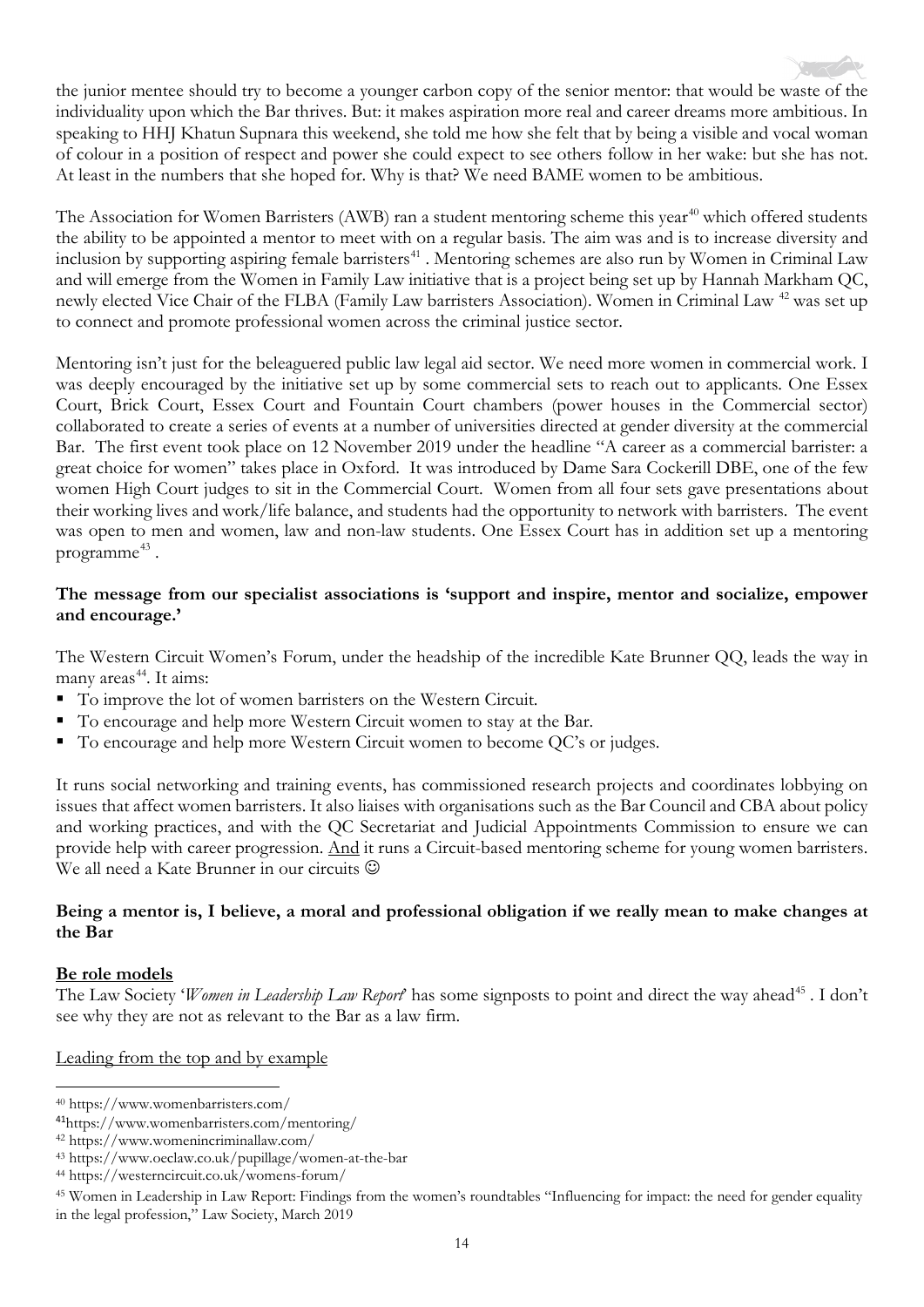

It is crucial for leaders to be aware of their bias to prevent it from influencing business decisions and colleagues alike.

#### Humility and acknowledgment of bias

Ensure individuals and leaders/ managers are completely conscious of their bias and the unconscious bias that persist within the organisation. This can help underpin a culture of awareness that is the foundation for change.

#### Raising awareness as a starting point

Organisations should implement unconscious bias training for everybody within the organisation, supported by the right policies that address inappropriate workplace attitudes/ behaviour and the right senior leadership commitment that creates inclusive workplace cultures.

#### Recruitment and selection processes

Law firms and in-house legal teams should be committed to making decisions purely on competencies, quality and attributes on the individuals involved.

#### Support during work

Supporting women in the workplace is important to prevent bias.

## **Men should not be excluded from this role**

As Lady Hale said at the Bar Conference last weekend, *"Not all women are feminists but many men are and women would never have got anywhere unless some men had realised that if the law treated them in the way it treated women they wouldn't 'tolerate it".*

We have male champions for change in the likes of Eduardo Reyes, Features Editor of the Law Society Gazette, in Kieran Priender, Senior Legal Advisor to the International Bar Association, to name just two but there is room for so many more and there are ways to help men do this: See for example the Law Society's '*Male Champions for Change: Toolkit'. [46](#page-14-0)* This document acknowledges the importance of "*proactive participation, promotion of gender balance and efforts to understand how gender inequality limits the ability of individuals and businesses to reach their full potential"* should not be underestimates. The Toolkit suggests:

"*As champions of change, men can work towards the positive transformation of social norms and can take action to hold other men accountable and encourage them to join in […]* 

*The advocacy of men in gender-diversity can help to build conviction that what is good for women will be equally beneficial to men as it will result in more inclusive, healthy and supportive workplaces. This will ultimately result in the evolution of businesses, corporate cultures and performance models which are more efficient, sustainable and in line with the expectations of today's society (and clients).*

*Recognising that the majority of leaders in the legal profession currently are, and have historically been, men, we also believe that male business leaders have a significant role to play in achieving gender balance."* 

The Toolkit offers insight and guidance on what individuals can do to accelerate the rate of progress within the legal profession as a whole. It warrants adoption by our profession. **Attrition Issues**

## Bullying and Abuse

The International Bar Association's May 2019 report '*us too? Bullying and Sexual Harassment in the Legal Profession*' [47](#page-14-1) conducted the largest ever survey on bullying and sexual harassment in legal profession including data from 6,980 respondents from 135 counties. The statistics indicated bullying was rife in workplace (one in two female respondents and one in three male respondents) and sexual harassment common. The IBA report calls 'time' on 'endemic' bullying and sexual harassment in the legal profession. I spoke at its launch in the UK and have followed its procession around the world. The cries of outrage and demands for change have traversed nations.

<span id="page-14-0"></span><sup>46</sup> https://www.lawsociety.org.uk/Support-services/Practice-management/Diversity-inclusion/documents/male-champions-forchange-toolkit/

<span id="page-14-1"></span><sup>47</sup> Kieran Pender, 'Us Too? Bullying and Sexual Harassment in the Legal Profession' (2019, The International Bar Association) <https://www.ibanet.org/bullying-and-sexual-harassment.aspx>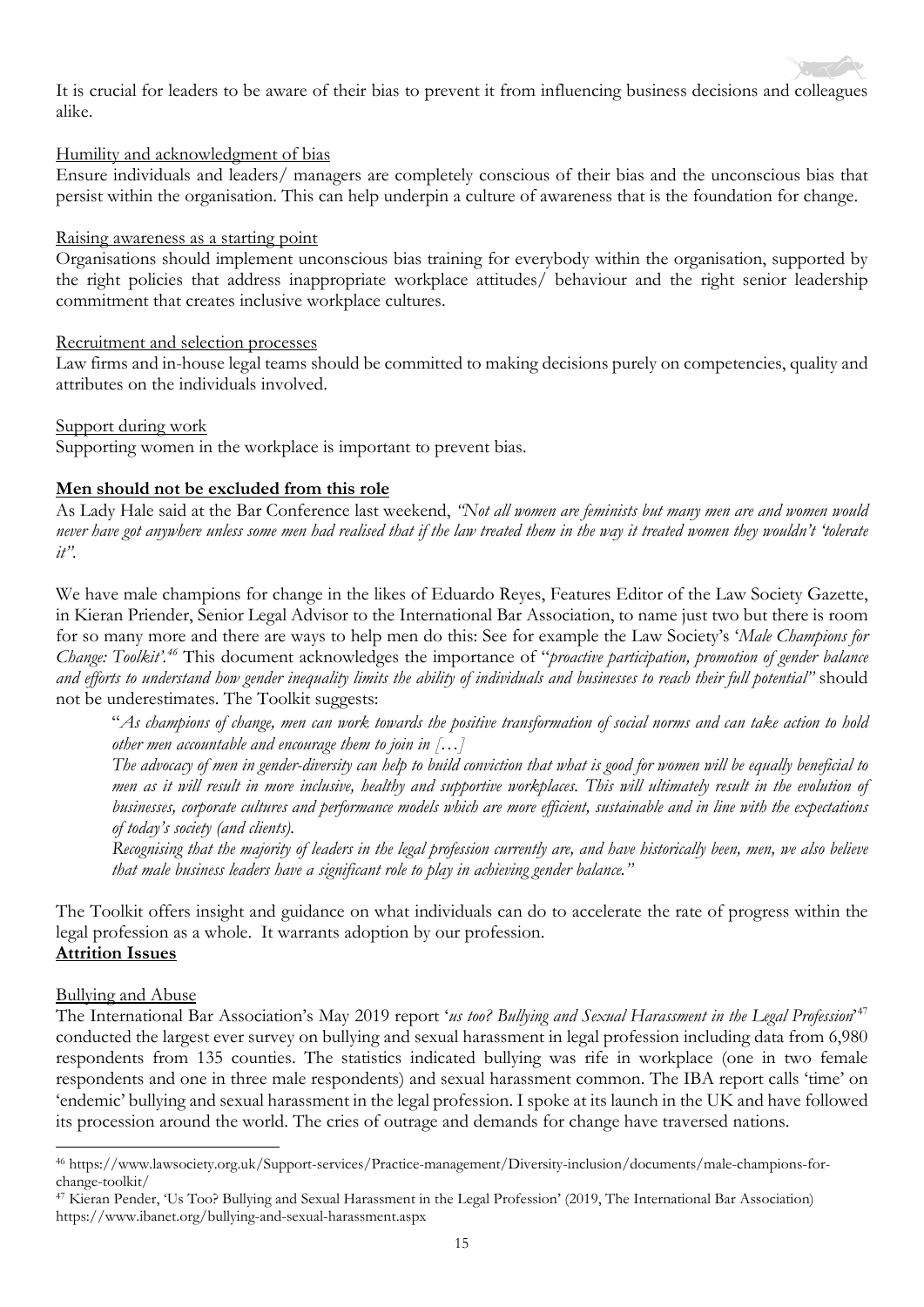

Things are changing: The Bar Council has partnered with Spot.com to support members of profession who are victims of, or witnesses to, discrimination, harassment or bullying – either by other members of profession, solicitors, judges or others. I spoke of this in my last lecture. It is a real step forward and I commend the Bar Council, the Specialist Associations and the Inns for their drive and determination to make it happen. Why is it so radical? Because it gives power to the victim or witness to control what happens with their abusive experience in a way that they need not fear will impact on their career:

*"Spot helps barristers talk through and record contemporaneously inappropriate moments at work (including at court). Barristers can then choose to print the report and send it to their chambers, their employer (if they are an employed barrister), the BSB or the Judicial Conduct Investigations Office (JCIO), and/or submit a report to the Bar Council or to simply save the report for their own reference/later use.*

*Spot is a web-based application and uses an 'AI bot' to ask questions about what happened. It is hoped that it will prompt barristers to record meaningful and pertinent information about their experience. No human (not even the Spot team or the Bar Council) will see what a barrister discusses with Spot unless they decide to submit a report (but even then it can be anonymous). The Bar Council cannot investigate a report/incident – only the BSB can do this, and only if a barrister manually submits their report to the BSB. The same applies regarding a formal complaint to chambers or the JCIO.["48](#page-15-0)*

Why is this needed? Because of behaviours like this revealed in an article by Neil Post on 19.11.19<sup>[49](#page-15-1)</sup>: In October 2019 the Bar disciplinary tribunal described Richard Ian Miles's as "misogynistic". Called to the Bar in 1997, Mr Miles was suspended for 10 months after making gross comments on a private group called 'London floaters do as you likely'.<sup>50</sup>

Among the messages he sent were:

- *"As an 18-year-old I loved to stick my head between a girl's boobs, shake it about, and go 'blblblbrbrblblbr'. They were always impressed."*
- *"As an adult, I'd now go the whole way and fully chunder down her cleavage if I got the opportunity…"*
- *"If we can't at least find some other saggy front bottom to abuse can we at least speculate what the evil prolapsed whore might charge for 'extras'? She's clearly got A-Levels (maybe not recognised by any exam board) and she'd only charge an extra 54p for that…but spit roasted three ways by some 1920's Bolsheviks? I reckon she'd pay. Anyone feeling a bit Trotsky? We'd have her crying out in origami…oh, doesn't really matter so long as she's crying…."*
- *"A couple of thoughts for the next Feildes Weir bash: 1) could we rent a stunt dwarf and have a competition for the most imaginative catapult? 2) a wicker-man competition for 9-fingered witch burning? Obviously we only get to do that once, so it would be mainly based on stylistic merit. Winner gets to incinerate her in at at the end of the evening. We could all wear Maggie Thatcher Spitting Image style masks and sing 'The Landlords Daughter' as she goes up. Lana Perry gets the Brit Ekland role…."*

Mr Miles unsuccessfully sought to defend himself against all charges. Look for no guilty pleas, remorse for or insight into his appalling conduct for there was none.

The five-member panel found unanimously that the comments – which were all directed at one woman – were *"grossly offensive and disparaging, including matters of a sexual and/or violent nature"*. It continued: *"For example, there were references to her being a prostitute and a witch, references to sexual and physical violence and, on one post, there was effectively a threat to kill her*." The tribunal found the posts to be targeted and misogynistic. It said his conduct was of a "*morally culpable or disgraceful kind that brought the profession into disrepute".*

Damn straight it was. I fail to see how a sanction of 10 months suspension was adequate. Men who conduct themselves in ways such as this have no place at the Bar.

<span id="page-15-0"></span><sup>48</sup> Ibid. p.11

<span id="page-15-1"></span><sup>49</sup> <https://www.legalfutures.co.uk/latest-news/barrister-posted-misogynistic-comments-on-facebook>

<span id="page-15-2"></span><sup>50</sup> The full judgment is in this link [https://www.tbtas.org.uk/wp-content/uploads/hearings/4624/Approved-Report-of-Finding-and-](https://www.tbtas.org.uk/wp-content/uploads/hearings/4624/Approved-Report-of-Finding-and-Sanction-Miles.pdf)[Sanction-Miles.pdf](https://www.tbtas.org.uk/wp-content/uploads/hearings/4624/Approved-Report-of-Finding-and-Sanction-Miles.pdf)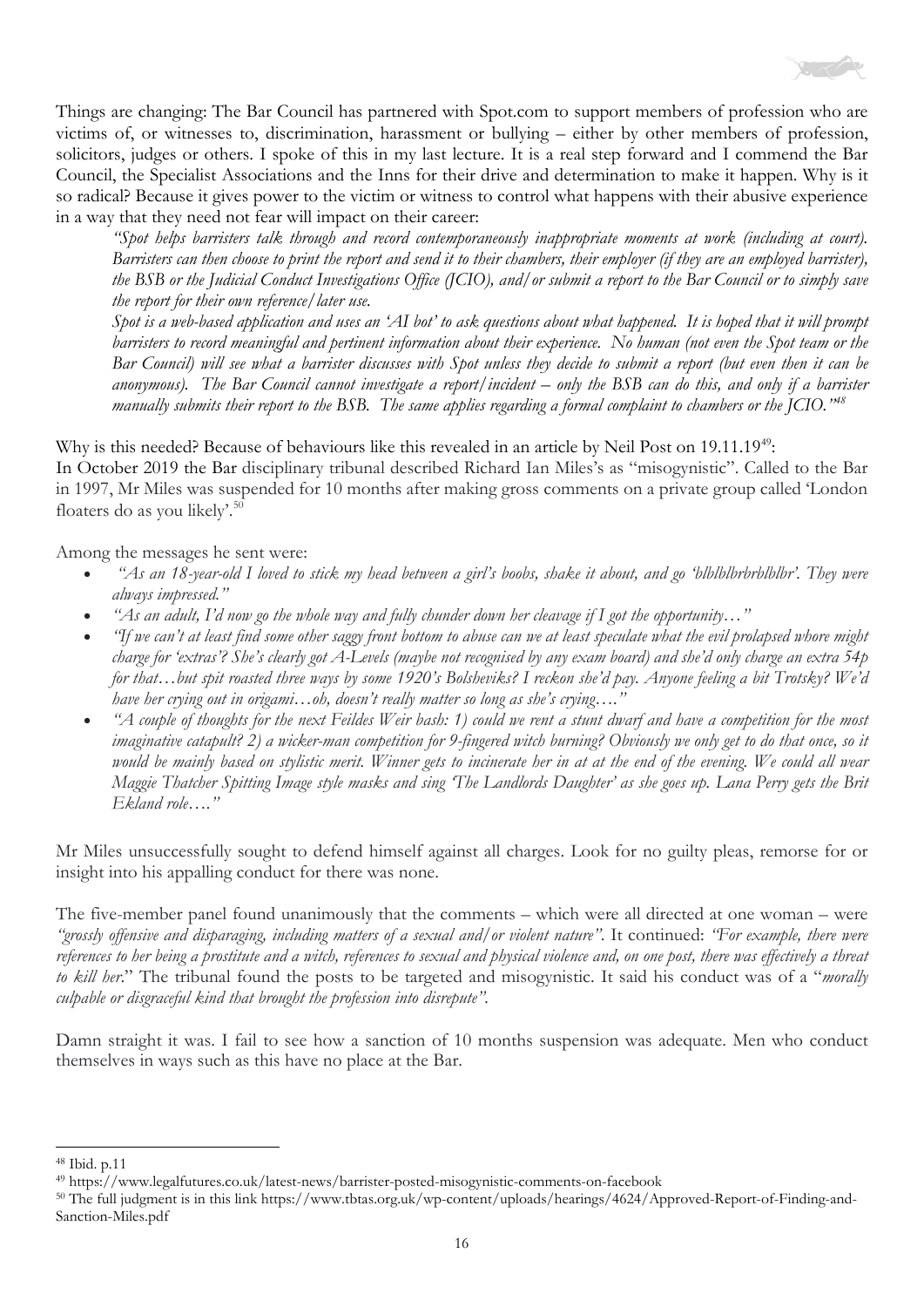

We need to keep the momentum up on calling out this type of despicable conduct. It's timely that the AWB had second round table meeting just last night on bullying and harassment issues– this time broadening out to CILEX and local government. The reach is getting wider. And so is the debate.

#### I endorse its conclusions:

"We *are developing the narrative on social mobility and inclusion - the problem is bigger than just gender and race. Other barriers exist including class, lifestyle, and other life choices which also create barriers to inclusion. Unconscious bias training was identified as a way forward. Training should be mandatory not discretionary. If it is discretionary those who really need to do it, simply don't. We need to address issues of bias and power imbalances from the early education stage onwards. Specialist training should be compulsory for bar students. Such training also needs to be repeated and ongoing." "Better networking and communication between regulatory bodies is needed. Similar problems exist across different professions or branches of professions and good practice should be shared."*

*"Bodies and associations representing under-represented groups need to join forces and work together, this is where the future lies. Intersectionality is being identified as a real issue which needs to be tackled if any real progress is to be made at Bar in relation to people who belong to more than one under-represented group, e.g. BAME women."*

#### **The message is clear: we are stronger together**

#### **Ways of working and why they compel women to walk away from the Bar:**

#### Culture and caring responsibilities

The Western Circuit Women's Forum (WCWF), has, yet again, taken the lead for many of us by going beyond restating what the factors are that lead to the loss of women at 10-15 years plus. We know that. The WCWF has sought to identify ways of meeting and beating the problem. This month they published 'Back to the Bar: Best Practice Guide Retention and Progression after Parental Leave'. The premise of this guide is that "if *barristers are properly supported by their Chambers before, during and after parental leave, fewer will feel compelled to leave the profession. With the right support, we are confident that more women and those with caring responsibilities will remain at the Bar and go on to become successful senior barristers, QC's and judges"*. It builds on its 2017 research and Good Practice Guidance and Policies available through the Bar Standards Board - 2019 Supporting Information BSB Handbook Equality Rules and Bar Council Parental Leave Guidance [51](#page-16-0)(updated 2018).

The WCWF sets out 'Recommendations for Best Practice Policies':

- The right to return after a generous period of parental leave –suggested period 2 to 3 years.
- An extension to the minimum flat rate rent-free period beyond 6 months we recommend 12 months.
- An option to take all or part of the flat rate rent-free period after returning from parental leave.
- An agreement to limit a returning parent's geographical area of work if requested.
- A requirement for diarised agenda-based meetings to prepare for leave and return.
- Mentoring and Wellbeing policies and programmes in addition to parental leave and flexible working policies.

It then gives practical advice on:

- How to plan for leave (step by step)
- How to plan to return from leave (step by step)
- The review: first year after return

I am not going to repeat in the body of this lecture the practical steps it sets out because every word in the 12 page document matters and you can click on the link below to read it for yourself.<sup>[52](#page-16-1)</sup> It is, quite simply, a superb piece of work. The vital role that the Clerks have to play is high-lighted. The importance of parent friendly chambers culture is identified. The value of maintaining links and 'reach out' contact from chambers is made explicit. It should be read by every Head of Chambers, Senior Clerk and Chambers Management team in my view. And the default position should be to adopt it.

<span id="page-16-0"></span><sup>51</sup> [http://www.barcouncilethics.co.uk/wp-content/uploads/2018/02/Bar-Council\\_Parental-Leave-Guide-28revised-including-Shared-](http://www.barcouncilethics.co.uk/wp-content/uploads/2018/02/Bar-Council_Parental-Leave-Guide-28revised-including-Shared-Parental-Leave29_February-2018.pdf)[Parental-Leave29\\_February-2018.pdf](http://www.barcouncilethics.co.uk/wp-content/uploads/2018/02/Bar-Council_Parental-Leave-Guide-28revised-including-Shared-Parental-Leave29_February-2018.pdf)

<span id="page-16-1"></span><sup>52</sup> <https://westerncircuit.co.uk/wp-content/uploads/2019/11/Back-to-the-Bar-Retention-and-Progression-After-Parental-Leave.pdf>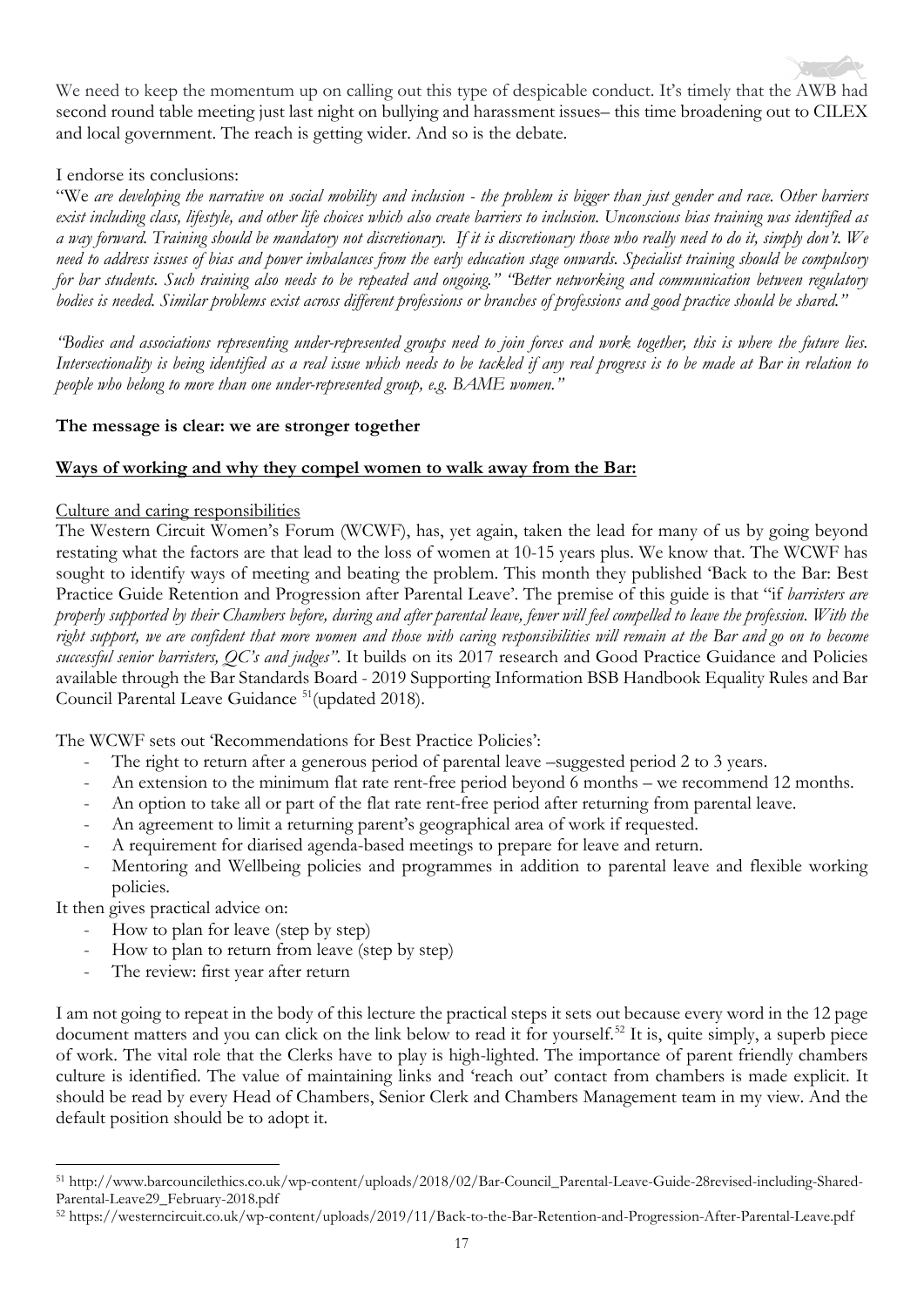

#### **Diversity is not just about Gender**

Whilst the focus of this lecture has been on the diversity of the Bar and judiciary in terms of gender balance there is a long way to go in a number of other areas if diversity matters in 2019.

Whilst I can talk, from experience, about the importance of social mobility and gender equality issues, I am a straight, white woman. I cannot begin to know what it is like to be judged on the name I have or the colour of my skin. Nor can I understand what it is like to fear that one's choice of sexual partners might affect one's reputation and career options. Unconscious bias against and Discrimination through disability, sexuality and race are areas that the Bar must challenge.

The charts and statistics I set out at the start of this lecture cannot be ignored and it would do my BAME, LGBTQ and disabled colleagues a dis-service if I did so.

Just as I expect strong men to support strong women to achieve gender equality, as a strong woman it's my duty to support equality of opportunity for my BAME, disabled and non-straight colleagues. It is clear we need more voices to champion the cause of equality for disabled, LGBTQ and BAME people at the Bar and in the judiciary. I do not purport to adopt this role, but ide like to applaud those who have made it their own to speak out and up.

#### **Being LGBTQ at the Bar**

In 2017, the report of Marc Mason and Dr Stephen Vaughan at UCL, entitled '*Sexuality at the Bar: An Empirical Exploration into the Experiences of LGBT+ Barristers in England*  $\mathcal{C}^*$  *Wales'* found that of the 126 survey respondents (98 male and 28 female), just over half of the survey respondents had experienced some form of discrimination at work or in their professional studies on account of their sexuality. One third had experienced some form of bullying. 26.5% said they had experienced sexuality-linked discrimination 'sometimes', 'often' or 'frequently' and 25.6% experienced such discrimination 'rarely' (47.9% said 'never'). The report found that this suggests homophobia is stronger at the Bar than in the general population because research from Stonewall shows, overall, 19% of LGBT+ employees have experienced verbal bullying because of their sexuality in the last five years.<sup>[53](#page-17-0)</sup> It makes rather depressing reading.

The authors, speaking in Counsel Magazine in January 2018 about the study noted:

*"When we explored homophobia, bullying and harassment in the interviews we were really struck by three matters. The first was how many barristers played down or made light of their own homophobic experiences. The second was that, despite being fearless advocates in the pursuit of their client's interests, many barristers had failed to step forward and defend their own rights and to speak up in the face of homophobia. The third matter was the levelling of criticism at the Inns (for not doing enough to signal their support for LGBTQ+ members of the Bar) compared with our interviewees' views on the BSB or the Bar Council. This criticism was particularly notable at both the most senior (QCs) and most junior levels (pupils). What was less clear was why this criticism was primarily directed at the Inns. One possibility might be that our respondents expected more of the Inns than they did of their regulator and representative body.*"<sup>[54](#page-17-1)</sup>

Indeed, whilst problems were found within some Chambers (one barrister respondent reported: *"Every time somebody got drunk at a [work] party or a dinner I got some bloke coming up to me asking why I was a lesbian and hadn't I ever considered having sex with men — really quite inappropriate comments")*, criticism was focused in particular at the Inns of Court.

One student revealed:

*"One of my fellow students was at an Inns' qualifying session and was talking to a bencher who sort of jokingly or flamboyantly said, 'I don't trust fags like you'. This BPTC student didn't really know how to respond to that. It was a bencher, what are you going to do basically?"* 

Raggi Kotak in an interview with Lawyer Monthly spoke about her early years as a barrister as such:

<span id="page-17-0"></span><sup>53</sup> https://westminsterresearch.westminster.ac.uk/download/2d666d9fb5a6dba5a7ba41a9f96b4d9997e1efcc6bc559df8ddde94ffc16b56 d/211166/sexuality\_at\_the\_bar\_sept2017.pdf

<span id="page-17-1"></span><sup>54</sup> https://www.counselmagazine.co.uk/articles/being-lgbt-the-bar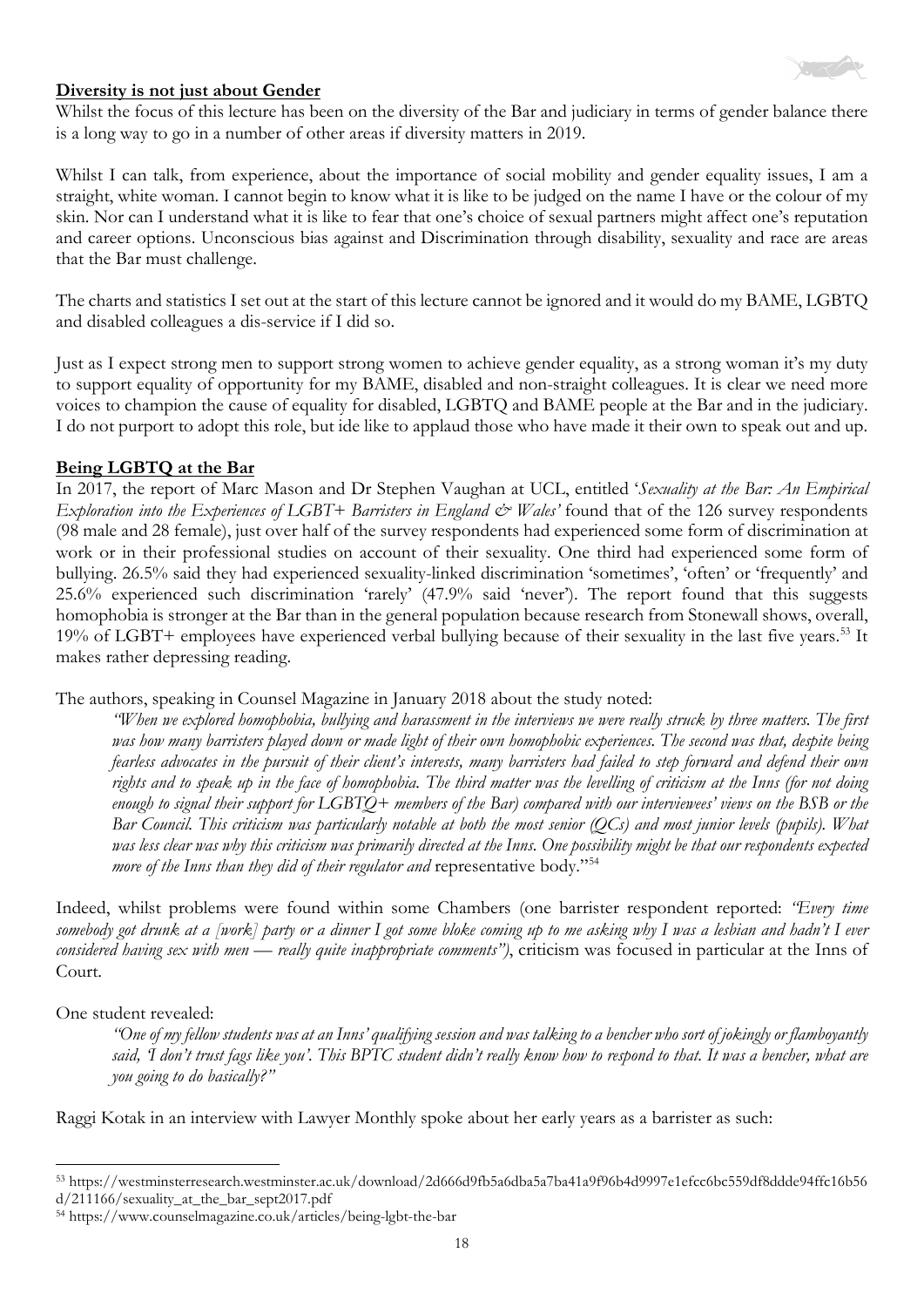*"[…] I found it a minefield of micro-aggressions. The norm was to be 'straight', and as such, the expectation was for female barristers to talk about their husband or boyfriend, to wear skirts and look like one of the 'girls' – or to laugh along at a certain type of joke, which was not very funny for me […] To be the target of micro-aggressions is very damaging: it is like being stung again and again, and each one hurts like hell. The added difficulty for those of us in law, particularly at the junior end, is that such bigotry is often tied up with power and the culture, which expects us to 'man up'."[55](#page-18-0)*

In terms of how this affects mobility within the profession, a 2011 study supported by the Judicial Appointments Commission (JAC) entitled '*Barriers to Application for Judicial Appointment Research: Lesbian, Gay, Bisexual and Transgender Experiences'* found there were very high levels of interest in becoming a judge within the LGBT legal community however 70% of LGBT lawyers perceived there to be prejudice within the selection process and 50% of LGBT lawyers did not apply for a judicial office because they did not think they would be appointed.[56](#page-18-1)

#### **So, what can be or is being done?**

A few examples …

The LGBTQ+ Bar Association ( [https://lgbtbar.org/about/about-us/\)](https://lgbtbar.org/about/about-us/) is a really positive forward thinking group made up of lawyers, judges, other legal professionals ., law students, activists, and affiliated lesbian, gay, bisexual, and transgender legal organisations. It exists to 'promote justice in and through the legal profession for the LGBTQ+ community in all its diversity'

BLAGG (Barristers Lesbian and Gay Group) [blagg.org.uk]: LGBTQ network for barristers which carries out policy work, organises social events, organises conferences etc.

FREEBAR [freebar.co.uk]: a collaboration by individuals at the Bar, created in response to increased awareness that we are behind other professions on issues of LBGTQ diversity and visibility. It is a forum aiming to create a visibly inclusive culture and to recognise and celebrate LBGTQ role models and allies. It launched in 2016 and has historically addressed the annual conference of the Institute of Barristers Clerks, and hosted a 'Best Practice' panel event that was attended by chambers in order to raise awareness for LGBTQ equality and diversity issues specific to the Bar. They have published resources for Chambers including the Free Bar Best Practice Note, a document which provides guidance on inclusive recruitment, inclusive colleagues, and inclusive buildings (such as gender neutral toilet facilities) [https://freebar.co.uk/wp-content/uploads/2019/01/Freebar-best-practice-note-1-1.pdf]

Inns of Courts taking the lead: Middle Temple has been proactive in supporting the LGBTQ+ legal community. Sam King QC (a Bencher of MT) and others have been vocal and positive about the role of the LGBTQ+ legal family. Simon Rowbotham recently spoke about the needs for the Inns of Court to lead by example at the opening of the Middle Temple LGBTQ Forum. Referring to the findings of Mason and Vaughan's 2017 report, he remarked:

*"It is a huge source of sadness to me and – I will admit – anger, that any member of this Inn, particularly a student finding their way through an already complicated if not daunting system, might come away from any of our events feeling ashamed or attacked for who they are."* 

He goes on to suggest on the topic why the Forum is important:

*"Because there is absolutely no excuse why, now, today, any student should exist under the misimpression that to be LGBTQ in anyway disqualifies them from succeeding in this profession, whether they are the youngest member of the bar or the most senior justice of the Supreme Court. We would be lying if we were to tell them that they will not face any discrimination or hate, or that there are no colleagues who remain ignorant and on the wrong side of history. But the dinosaurs are facing extinction and their fossils will soon be confined to the dustbin of bigoted history. We cannot magic away the prejudices that many of our members may still face in everyday life, especially those students who will return to countries less liberal than our* 

<span id="page-18-0"></span><sup>55</sup> https://www.lawyer-monthly.com/2019/06/my-life-as-an-lgbtqi-lawyer/

<span id="page-18-1"></span><sup>56</sup> https://5bf0cd3a-5473-4313-b467-45d59f70140a.filesusr.com/ugd/5aa06e\_23d0497d1adb494a952f2676735875f2.pdf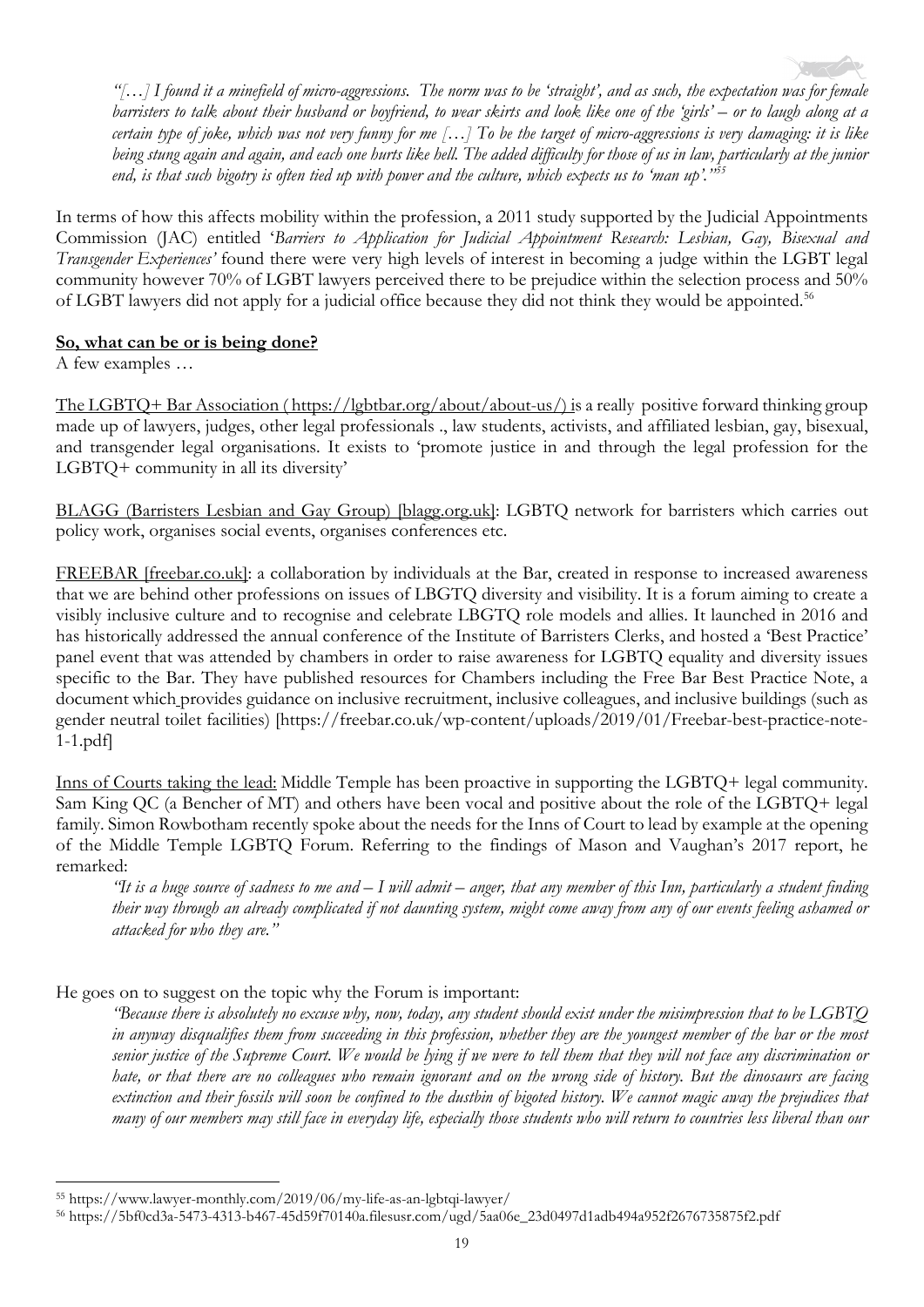*own. But we can be damn sure that their interaction with this Inn is one that is not simply a neutral one but one that is affirmative: success at the Bar in 2019 comes from being who you are, not what anyone else thinks you ought to be."* 

The Forum has a number of events planned throughout 2020, including social events and Pride marches. The message of the Forum will be "*you are not alone and the time to be an LGBTQ+ member of the Middle Temple family, whether practitioner, student or staff, has never been better."* 

#### **Being BAME at the Bar**

In an interview with Chamber's Student, Leslie Thomas QC remarked that the statistics regarding BAME individuals at the Bar *"are not good – not good at all."* He concluded, *"At the current rate, for the BAME population at the Bar to reflect the general population would take 100 years, so I think diversity needs a helping hand."[57](#page-19-0)*

Speaking of his experiences as a black male barrister he said:

*"As a person with my colour skin doing the job I do, whether I want to or not, colour becomes an issue most days." Thomas draws on examples of discrimination he faced early on: "When you go court, especially as a young barrister, you will be everybody BUT the barrister – especially doing something like crime. The court staff will tell you: 'That's not the row for you, that's the row for the briefs.' When you reply, 'I am the brief', they might say something like 'Oh, are you the solicitor? Are you the defendant? Are you the defendant's brother?' And so on. There is an assumption that you are everybody else BUT the barrister. That's not because people are nasty, horrible or overtly discriminatory, that's just the unconscious bias everyone is affected by."*

A part-time BPTC student, Brigitta Balogh, who is a Hungarian-born Roma, contacted me to tell me about her experience in a BPTC scholarship interview at the Inns of Court where she was asked *"there are not many Gypsies in the UK, why don't you go back to Hungary?*" In a recent statement that was read out at the Association of Women Barrister's roundtable, she recalled how:

*The outcome of the interview was beyond humiliating. They acknowledged that the question was raised but did not grant me scholarship. I cried myself to sleep three nights in a row and my eyes get watery every time I am reminded that despite all my achievements, I am not enough for the Bar […]* 

*When I was told to go back to Hungary, I was no longer the well-travelled, well-read law graduate who should be viewed as a pioneering first, but as an unwanted and unwelcomed Gypsy.* 

*As the statistics above make clear, the rate for BAME population at the Bar has a knock-on effect on judicial diversity. Baroness Hale has remarked: "It's not surprising that [the pace of promotion for judges] is slower: it is [only] more recently that members of ethnic minorities have joined the legal profession in larger numbers […] The way we can try and improve diversity in the higher echelons is being more open to transfers from other [courts]. And there have been appointments from the upper tier [tribunals] to the high court. So that is beginning to happen [though] it's still quite slow."* 

As Brigitta said to me, quite rightly "*as a student it's not my job, neither my responsibility to fight against discrimination, harassment, bullying and racism"*. Candidates like Brigitta have enough on their plate simply trying to keep their dream of joining the Bar alive. They have to suffer the financial cost and loss of trying to get a pupillage without the promise of a practise to pay debt off. They are trying to find a way into our profession. It's down to those of us in it to challenge barriers to entry and to identify and call out discriminatory practices, conscious and unconscious bias to make the Bar a place that is inclusive not exclusive.

#### **So, what can be or is being done?**

A few examples … I defer to my BAME colleagues to tell me and others what's helpful:

BME Legal: a recently introduced intensive support programme calling all future barristers of African-Caribbean and low socio-economic backgrounds in need of support with the pupillage process. This provides one-to-one mentoring and tailored interactive workshops, with sessions to be held on Tuesday evenings from December 2019 to June 2020.

<span id="page-19-0"></span><sup>57</sup> https://www.chambersstudent.co.uk/where-to-start/newsletter/the-big-interview-leslie-thomas-qc